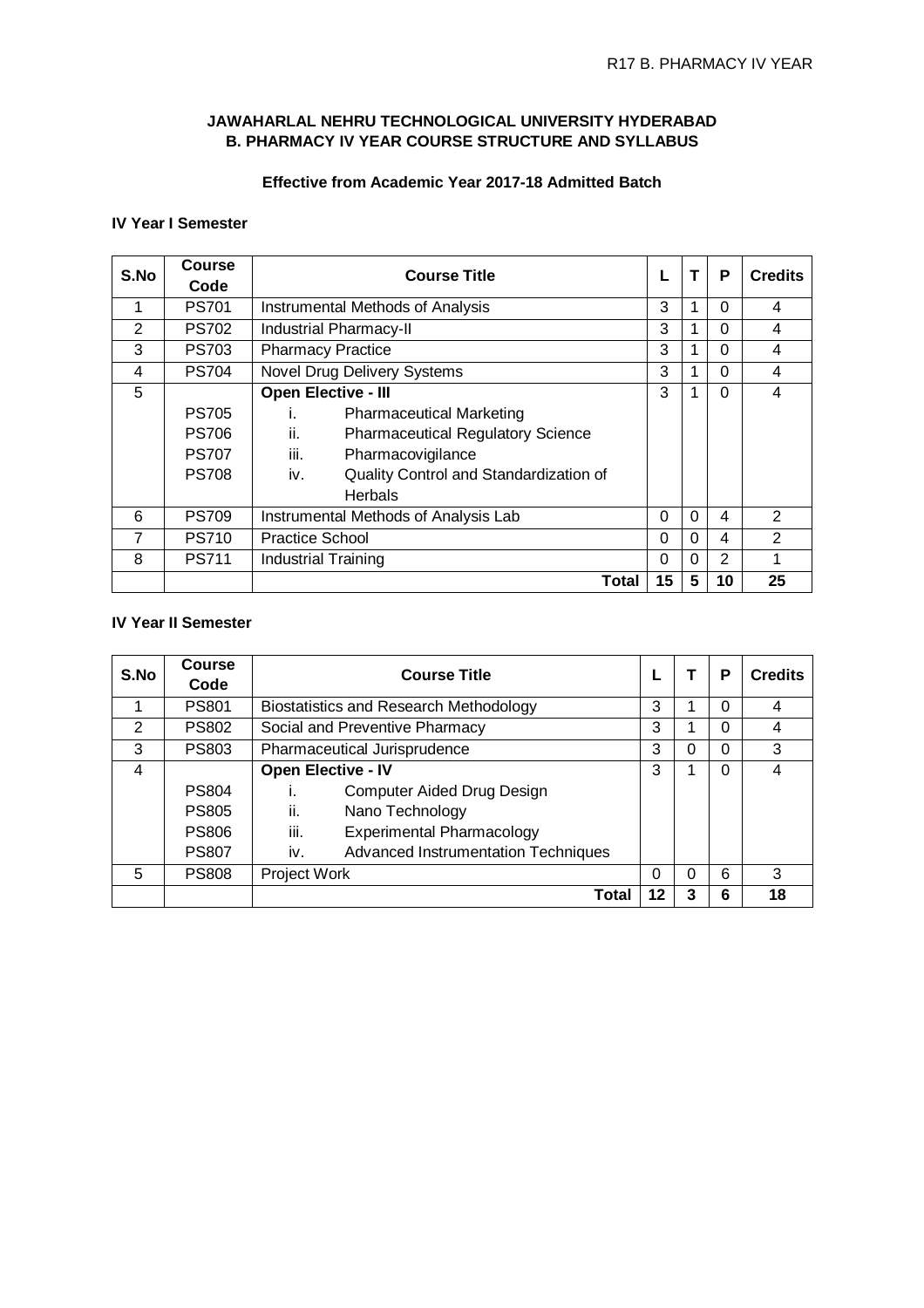# **PS701: INSTRUMENTAL METHODS OF ANALYSIS**

| B.Pharm. IV Year I Sem. | L/T/P/C |
|-------------------------|---------|
|                         | 3/1/0/4 |

**Course Objectives:** This subject deals with the application of instrumental methods in qualitative and quantitative analysis of drugs. This subject is designed to impart a fundamental knowledge on the principles and instrumentation of spectroscopic and chromatographic technique. This also emphasizes on theoretical and practical knowledge on modern analytical instruments that are used for drug testing.

**Course Outcomes:** Upon completion of the course the student shall be able to:

- Understand the interaction of matter with electromagnetic radiations and its applications in drug analysis
- Understand the chromatographic separation and analysis of drugs.
- Perform quantitative & qualitative analysis of drugs using various analytical instruments.

# **UNIT – I 10 Hours**

### 1. **UV Visible spectroscopy**

Electronic transitions, chromophores, auxochromes, spectral shifts, solvent effect on absorption spectra, Beer and Lambert's law, Derivation and deviations.

Instrumentation - Sources of radiation, wavelength selectors, sample cells, detectors-Photo tube, Photomultiplier tube, Photo voltaic cell, Silicon Photodiode.

Applications - Spectrophotometric titrations, Single component and multi component analysis

### 2. **Fluorimetry**

Theory, Concepts of singlet, doublet and triplet electronic states, internal and external conversions, factors affecting fluorescence, quenching, instrumentation and applications

### **UNIT – II 10 Hours**

1. **IR spectroscopy**

Introduction, fundamental modes of vibrations in poly atomic molecules, sample handling, factors affecting vibrations

Instrumentation - Sources of radiation, wavelength selectors, detectors - Golay cell, Bolometer, Thermocouple, Thermistor, Pyroelectric detector and applications

- 2. **Flame Photometry** Principle, interferences, instrumentation and applications
- 3. **Atomic absorption spectroscopy** Principle, interferences, instrumentation and applications
- 4. **Nepheloturbidometry** Principle, instrumentation and applications

### **UNIT – III 10 Hours**

### **Introduction to chromatography**

- 1. **Adsorption and partition column chromatography** Methodology, advantages, disadvantages and applications.
- 2. **Thin layer chromatography** Introduction, Principle, Methodology, Rf values, advantages, disadvantages and applications.
- 3. **Paper chromatography** Introduction, methodology, development techniques, advantages, disadvantages and applications
- 4. **Electrophoresis** Introduction, factors affecting electrophoretic mobility, Techniques of paper, gel, capillary electrophoresis, applications

### **UNIT – IV 08 Hours**

1. **Gas chromatography** - Introduction, theory, instrumentation, derivatization, temperature programming, advantages, disadvantages and applications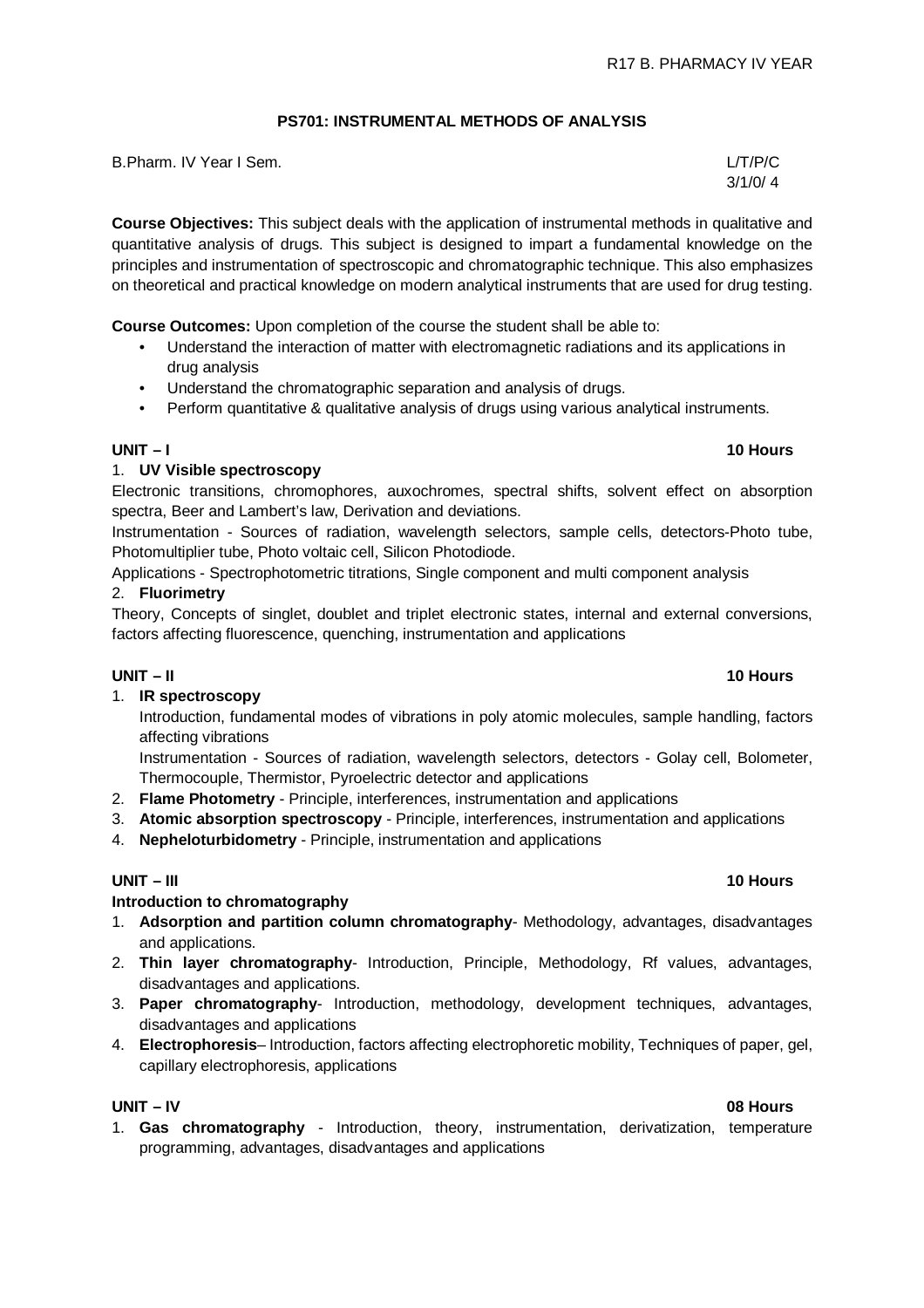2. **High performance liquid chromatography (HPLC)** - Introduction, theory, instrumentation, advantages and applications.

### **UNIT – V 07 Hours**

- 1. **Ion exchange chromatography** Introduction, classification, ion exchange resins, properties, mechanism of ion exchange process, factors affecting ion exchange, methodology and applications
- 2. **Gel chromatography** Introduction, theory, instrumentation and applications
- 3. **Affinity chromatography** Introduction, theory, instrumentation and applications

### **Recommended Books (Latest Editions):**

- 1. Instrumental Methods of Chemical Analysis by B. K Sharma
- 2. Organic spectroscopy by Y. R Sharma
- 3. Text book of Pharmaceutical Analysis by Kenneth A. Connors
- 4. Vogel's Text book of Quantitative Chemical Analysis by A.I. Vogel
- 5. Practical Pharmaceutical Chemistry by A.H. Beckett and J.B. Stenlake
- 6. Organic Chemistry by I. L. Finar
- 7. Organic spectroscopy by William Kemp
- 8. Quantitative Analysis of Drugs by D. C. Garrett
- 9. Quantitative Analysis of Drugs in Pharmaceutical Formulations by P. D. Sethi
- 10. Spectrophotometric identification of Organic Compounds by Silverstein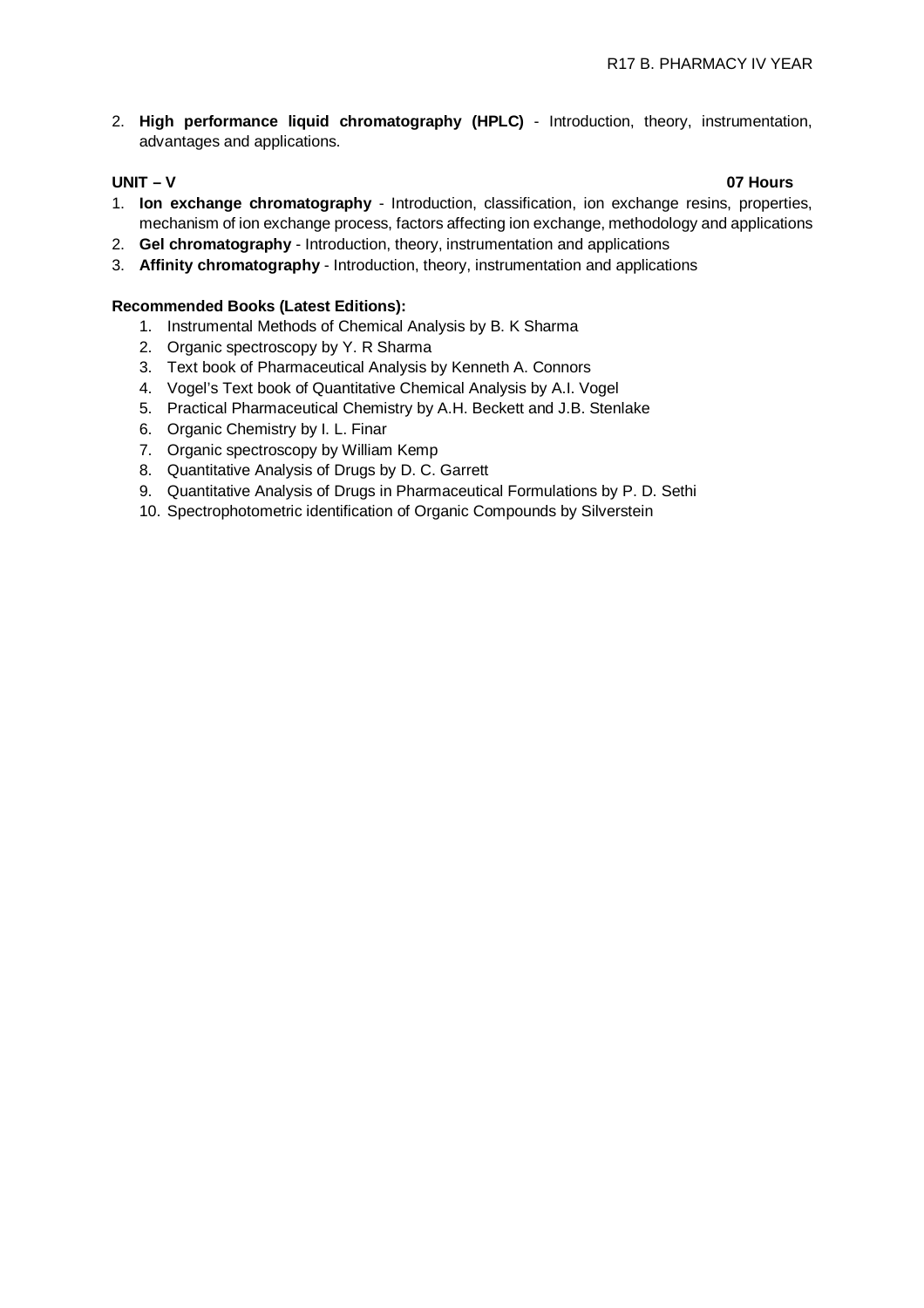### **PS702: INDUSTRIAL PHARMACY - II**

| B.Pharm. IV Year I Sem. | L/T/P/C |
|-------------------------|---------|
|-------------------------|---------|

3/1/0/ 4

**Course Objectives**: This course is designed to impart fundamental knowledge on pharmaceutical product Commercialization from laboratory to market

**Course Outcomes**: Upon completion of the course, the student shall be able to:

- Know the process of pilot plant and scale up of pharmaceutical dosage forms
- Understand the process of technology transfer from lab scale to commercial batch
- Know different laws and acts that regulate pharmaceutical industry in India and US
- Understand the approval process and regulatory requirements for drug products

**Pilot plant scale up techniques**: General considerations - including significance of personnel requirements, space requirements, raw materials, Pilot plant scale up considerations for solids, liquid orals, semi solids and relevant documentation, SUPAC guidelines, Introduction to Platform technology

### **UNIT – II 10 Hours**

**Technology development and transfer**: WHO guidelines for Technology Transfer: Terminologies, Technology transfer protocol, Quality risk management, Transfer from R & D to production (Process, packaging and cleaning), Granularity of TT Process (API, excipients, finished products, packing materials) Documentation, Premises and equipments, qualification and validation, quality control, analytical method transfer, Approved regulatory bodies and agencies, Commercialization - practical aspects and problems (case studies), TOT agencies in India - APCTD, NRDC, TIFAC, BCIL, TBSE / SIDBI; Technology of Transfer (TOT) related documentation - confidentiality agreements, licensing, MoUs, legal issues

### **UNIT – III 10 Hours**

- 1. **Regulatory affairs:** Introduction, Historical overview of Regulatory Affairs, Regulatory authorities, Role of Regulatory affairs department, Responsibility of Regulatory Affairs Professionals
- 2. **Regulatory requirements for drug approval:** Drug Development Teams, Non-Clinical Drug Development, Pharmacology, Drug Metabolism and Toxicology, General considerations of Investigational New Drug (IND) Application, Investigator's Brochure (IB) and New Drug Application (NDA), Clinical research / BE studies, Clinical Research Protocols, Biostatistics in Pharmaceutical Product Development, Data Presentation for FDA Submissions, Management of Clinical Studies.

### **UNIT – IV 08 Hours**

**Quality management systems:** Quality management & Certifications: Concept of Quality, Total Quality Management, Quality by design, Six Sigma concept, Out of Specifications (OOS), Change control, Introduction to ISO 9000 series of quality systems standards, ISO 14000, NABL, GLP

**Indian Regulatory Requirements:** Central Drug Standard Control Organization (CDSCO) and State Licensing Authority: Organization, Responsibilities, Common Technical Document (CTD), Certificate of Pharmaceutical Product (COPP), Regulatory requirements and approval procedures for New Drugs.

### **Recommended Books: (Latest Editions)**

- 1. Regulatory Affairs from Wikipedia, the free encyclopedia modified on 7<sup>th</sup> April available at [http://en.wikipedia.org/wiki/Regulatory\\_Affairs.](http://en.wikipedia.org/wiki/Regulatory_Affairs.)
- 2. International Regulatory Affairs Updates, 2005. available at <http://www.iraup.com/about.php>

### **UNIT – V 07 Hours**

### **UNIT – I 10 Hours**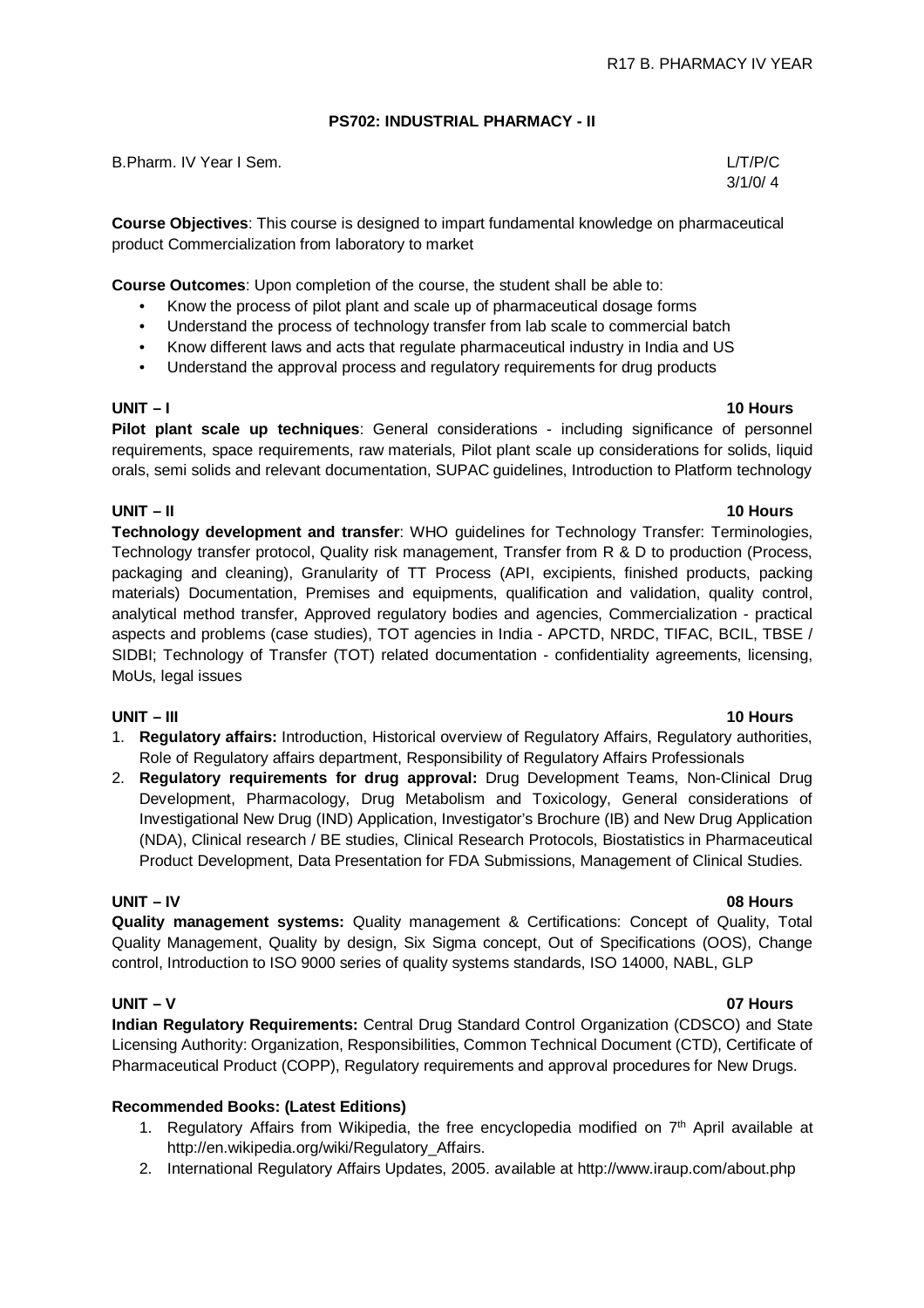- 3. Douglas J Pisano and David S. Mantus. Text book of FDA Regulatory Affairs A Guide for Prescription Drugs, Medical Devices, and Biologics' 2<sup>nd</sup> Edition.
- 4. Regulatory Affairs brought by learning plus, inc. available at http./[/www.cgmp.com/ra.htm.](http://www.cgmp.com/ra.htm.)
- 5. Industrial Pharmacy by Roopa K Khar, S. P Vyas, Farhan J Ahmed, Gaurav K Jain, 4<sup>th</sup> Edition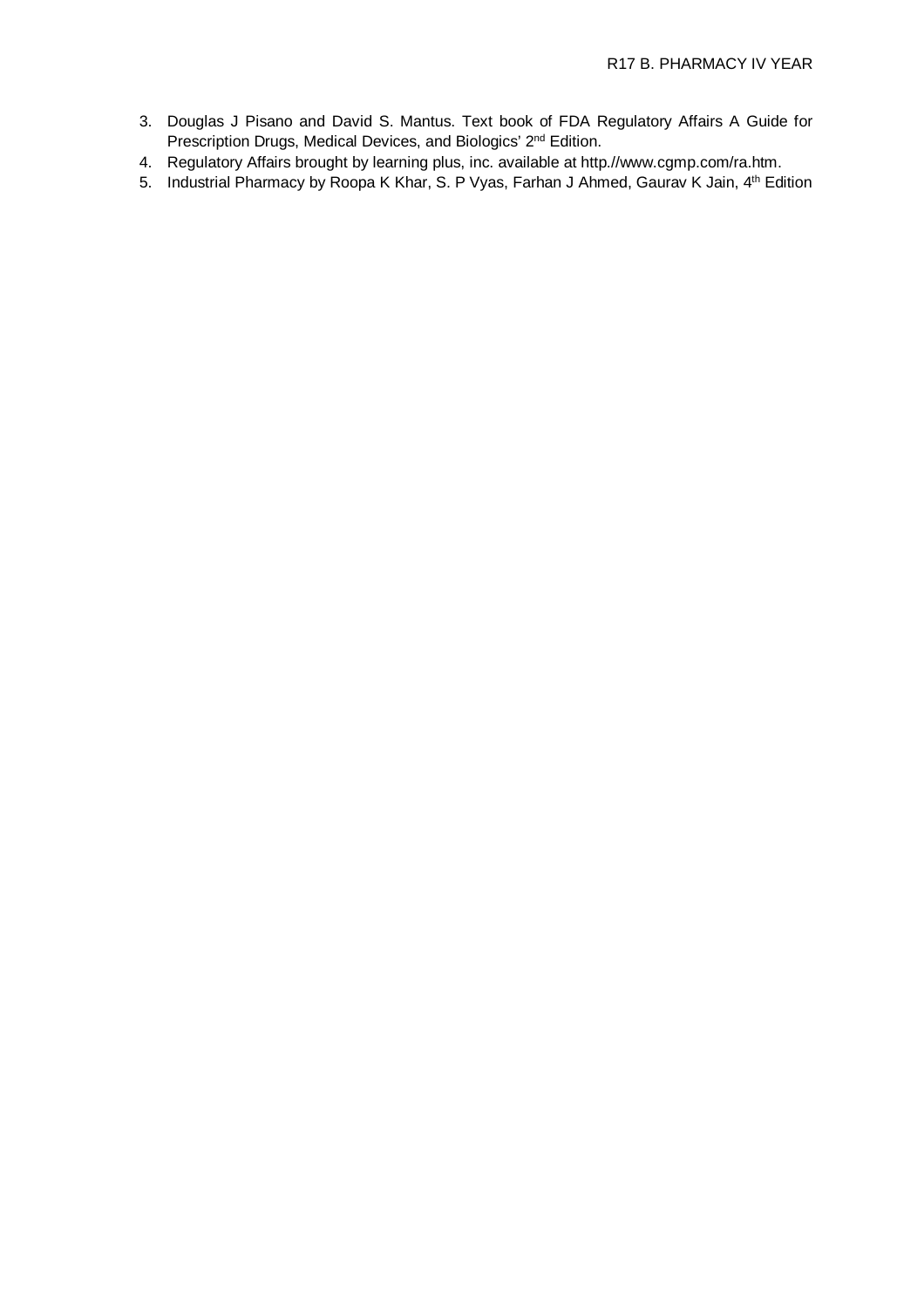### **PS703: PHARMACY PRACTICE**

B.Pharm. IV Year I Sem. L/T/P/C

**Course Objectives:** In the changing scenario of pharmacy practice in India, for successful practice of Hospital Pharmacy, the students are required to learn various skills like drug distribution, drug information, and therapeutic drug monitoring for improved patient care. In community pharmacy, students will be learning various skills such as dispensing safe medication and patient counseling.

**Course Outcomes:** Upon completion of the course, the student shall be able to:

- Know various drug distribution methods in a hospital
- Appreciate the pharmacy stores management and inventory control
- Monitor drug therapy of patient through medication chart review and clinical review
- Know pharmaceutical care services
- do patient counseling in community pharmacy

### **UNIT – I 10 Hours**

# 1. **Hospital and it's organization**

Definition, Classification of hospital- Primary, Secondary and Tertiary hospitals, Classification based on clinical and non- clinical basis, Organization Structure of a Hospital, and Medical staffs involved in the hospital and their functions.

# 2. **Hospital pharmacy and its organization**

Definition, functions of hospital pharmacy, Organization structure, Location, Layout and staff requirements, and Responsibilities and functions of hospital pharmacists.

### 3. **Community Pharmacy**

Organization and structure of retail and wholesale drug store, types and design, Legal requirements for establishment and maintenance of a drug store, Dispensing of proprietary products, maintenance of records of retail and wholesale drug store.

# 1. **Drug distribution system in a hospital**

Dispensing of drugs to inpatients, types of drug distribution systems, charging policy and labelling, dispensing of drugs to ambulatory patients, and Dispensing of controlled drugs.

2. **Therapeutic drug monitoring** Need for Therapeutic Drug Monitoring, Factors to be considered during the Therapeutic Drug Monitoring, and Indian scenario for Therapeutic Drug Monitoring.

# 3. **Community pharmacy management**

Financial, materials, staff, and infrastructure requirements.

## **UNIT – III 10 Hours**

### 1. **Drug information services**

Drug and Poison information centre, Sources of drug information, Computerized services, and storage and retrieval of information.

# 2. **Patient counseling**

Definition of patient counseling; steps involved in patient counseling, and Special cases that require the pharmacist

3. **Education and training program in the hospital**

Role of pharmacist in the education and training program, Internal and external training program, Services to the nursing homes/clinics, Code of ethics for community pharmacy, and Role of pharmacist in the interdepartmental communication and community health education.

### **UNIT – II 10 Hours**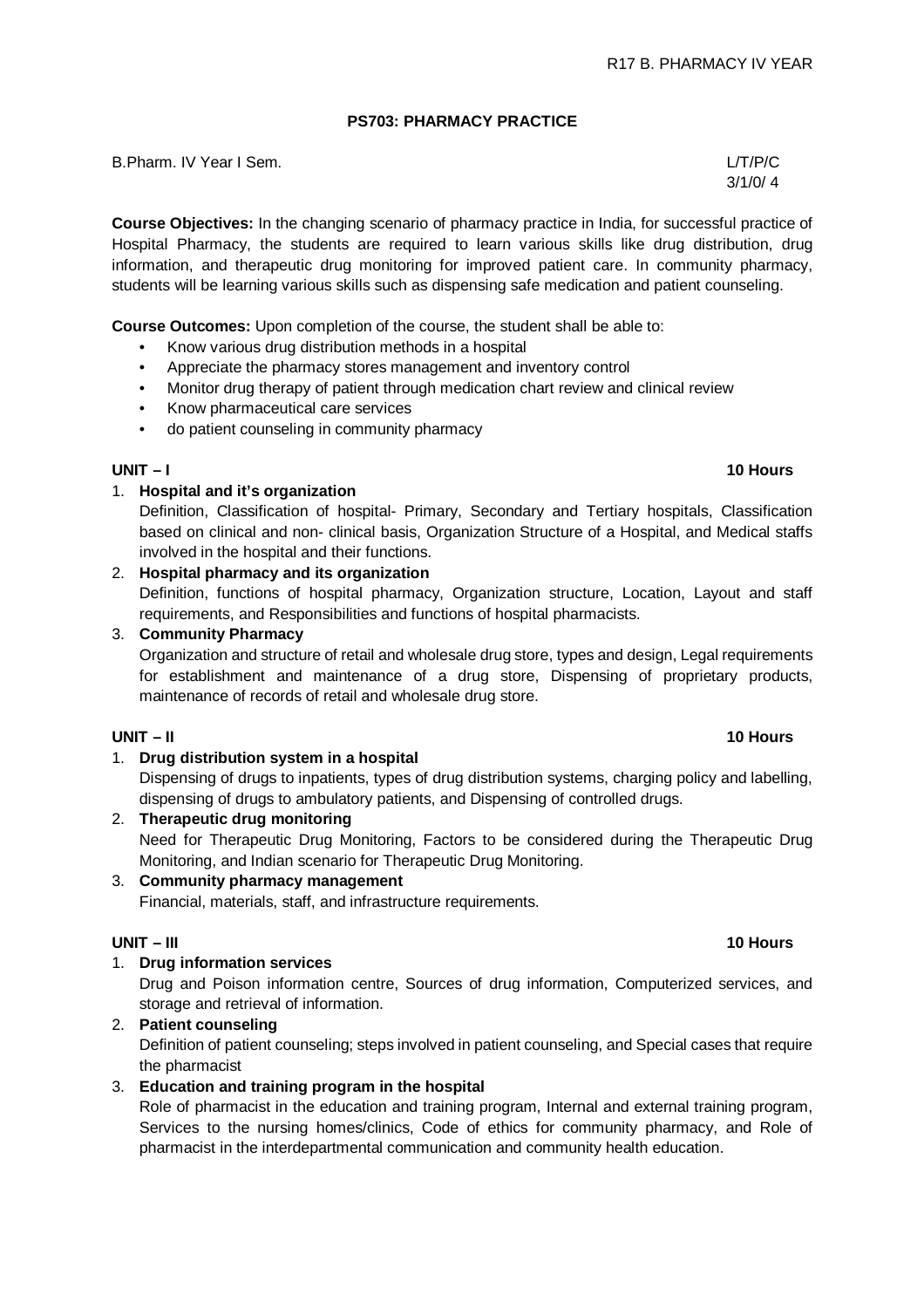# **UNIT – IV 08 Hours**

# 1. **Clinical Pharmacy**

Introduction to Clinical Pharmacy, Concept of clinical pharmacy, functions and responsibilities of clinical pharmacist, Drug therapy monitoring - medication chart review, clinical review, pharmacist intervention, Ward round participation, Medication history and Pharmaceutical care.

# 2. **Over the counter (OTC) sales**

Introduction and sale of over the counter, and Rational use of common over the counter medications.

# **UNIT – V 07 Hours**

# **Drug store management and inventory control**

Organization of drug store, types of materials stocked and storage conditions, Purchase and inventory control: principles, purchase procedure, purchase order, procurement and stocking, Economic order quantity, Reorder quantity level, and Methods used for the analysis of the drug expenditure

# **Recommended Books (Latest Edition):**

- 1. Merchant S. H. and Dr. J. S. Quadry. A textbook of hospital pharmacy, 4<sup>th</sup> ed. Ahmadabad: B.S. Shah Prakakshan; 2001.
- 2. Parthasarathi G, Karin Nyfort-Hansen, Milap C Nahata. A textbook of Clinical Pharmacy Practice- essential concepts and skills, 1<sup>st</sup> ed. Chennai: Orient Longman Private Limited; 2004.
- 3. William E. Hassan. Hospital pharmacy, 5<sup>th</sup> ed. Philadelphia: Lea & Febiger; 1986.
- 4. Tipnis Bajaj. Hospital Pharmacy, 1<sup>st</sup> ed. Maharashtra: Career Publications; 2008.
- 5. Scott LT. Basic skills in interpreting laboratory data, 4<sup>th</sup> ed. American Society of Health System Pharmacists Inc; 2009.
- 6. Parmar N. S. Health Education and Community Pharmacy, 18<sup>th</sup> ed. India: CBS Publishers & Distributers; 2008.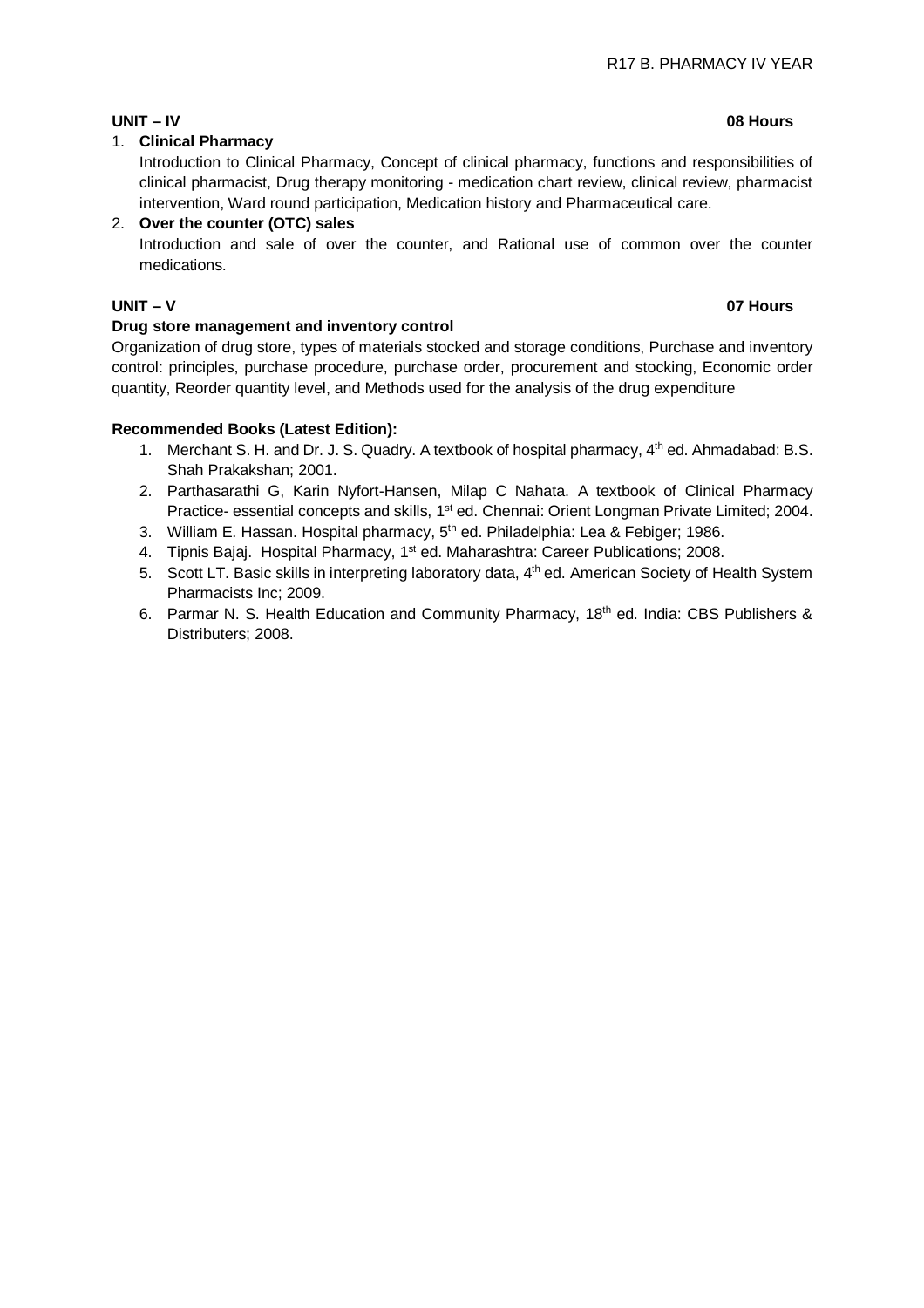# **PS704: NOVEL DRUG DELIVERY SYSTEMS**

| B.Pharm. IV Year I Sem. | L/T/P/C |
|-------------------------|---------|
|                         | 3/1/0/4 |

**Course Objectives:** This subject is designed to impart basic knowledge on the area of novel drug delivery systems.

**Course Outcomes:** Upon completion of the course student shall be able:

- To understand various approaches for development of novel drug delivery systems.
- To understand the criteria for selection of drugs and polymers for the development of Novel drug delivery systems, their formulation and evaluation

### **UNIT – I 10 Hours**

- 1. **Controlled drug delivery systems:** Introduction, terminology/definitions and rationale, advantages, disadvantages, selection of drug candidates. Approaches to design-controlled release formulations based on diffusion, dissolution and ion exchange principles. Physicochemical and biological properties of drugs relevant to controlled release formulations
- 2. **Polymers:** Introduction, classification, properties, advantages and application of polymers in formulation of controlled release drug delivery systems.

### **UNIT – II 10 Hours**

- 1. **Microencapsulation:** Definition, advantages and disadvantages, microspheres /microcapsules, microparticles, methods of microencapsulation, applications
- 2. **Mucosal Drug Delivery system:** Introduction, Principles of bioadhesion / mucoadhesion, concepts, advantages and disadvantages, transmucosal permeability and formulation considerations of buccal delivery systems
- 3. **Implantable Drug Delivery Systems:** Introduction, advantages and disadvantages, concept of implantsand osmotic pump

# **UNIT – III 10 Hours**

- 1. **Transdermal Drug Delivery Systems:** Introduction, Permeation through skin, factors affecting permeation, permeation enhancers, basic components of TDDS, formulation approaches
- 2. **Gastroretentive drug delivery systems:** Introduction, advantages, disadvantages, approaches for GRDDS – Floating, high density systems, inflatable and gastroadhesive systems and their applications
- 3. **Nasopulmonary drug delivery system:** Introduction to Nasal and Pulmonary routes of drug delivery, Formulation of Inhalers (dry powder and metered dose), nasal sprays, nebulizers

### **UNIT – IV 08 Hours**

**Nanotechnology and its Concepts:** Concepts and approaches for targeted drug delivery systems, advantages and disadvantages, introduction to liposomes, niosomes, nanoparticles, monoclonal antibodies and their applications

- 1. **Ocular Drug Delivery Systems:** Introduction, intra ocular barriers and methods to overcome Preliminary study, ocular formulations and ocuserts
- 2. **Intrauterine Drug Delivery Systems**: Introduction, advantages and disadvantages, development of intra uterine devices (IUDs) and applications

# **UNIT – V 07 Hours**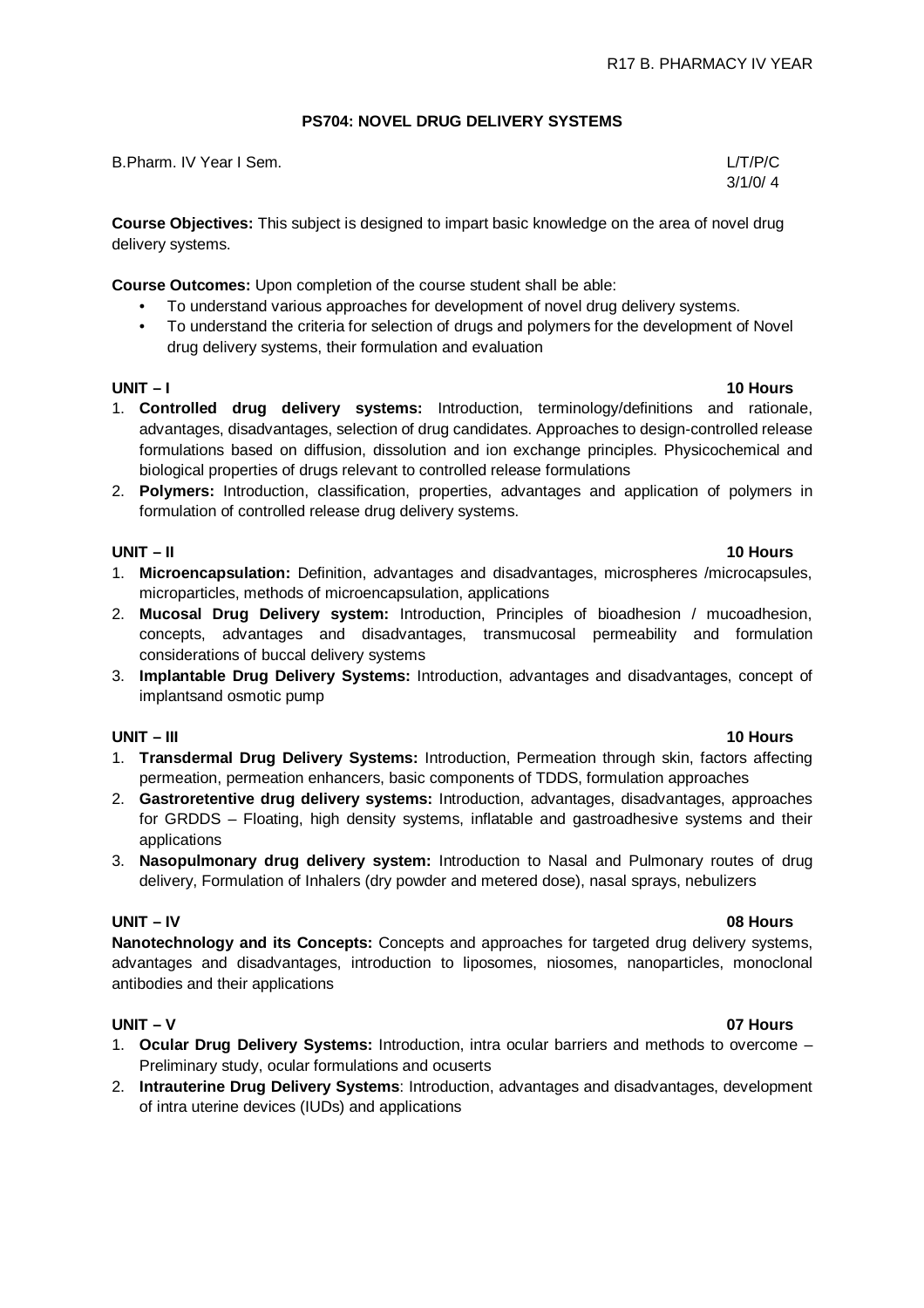### **Recommended Books: (Latest Editions)**

- 1. Y W. Chien, Novel Drug Delivery Systems, 2nd edition, revised and expanded, Marcel Dekker, Inc., New York, 1992.
- 2. Robinson, J. R., Lee V. H. L, Controlled Drug Delivery Systems, Marcel Dekker, Inc., New York, 1992.
- 3. Encyclopedia of Controlled Delivery. Edith Mathiowitz, Published by Wiley Interscience Publication, John Wiley and Sons, Inc, New York. Chichester/Weinheim
- 4. N. K. Jain, Controlled and Novel Drug Delivery, CBS Publishers & Distributors, New Delhi, 1<sup>st</sup> edition 1997 (reprint in 2001).
- 5. S. P. Vyas and R. K. Khar, Controlled Drug Delivery concepts and advances, Vallabh Prakashan, New Delhi, 1<sup>st</sup> edition 2002.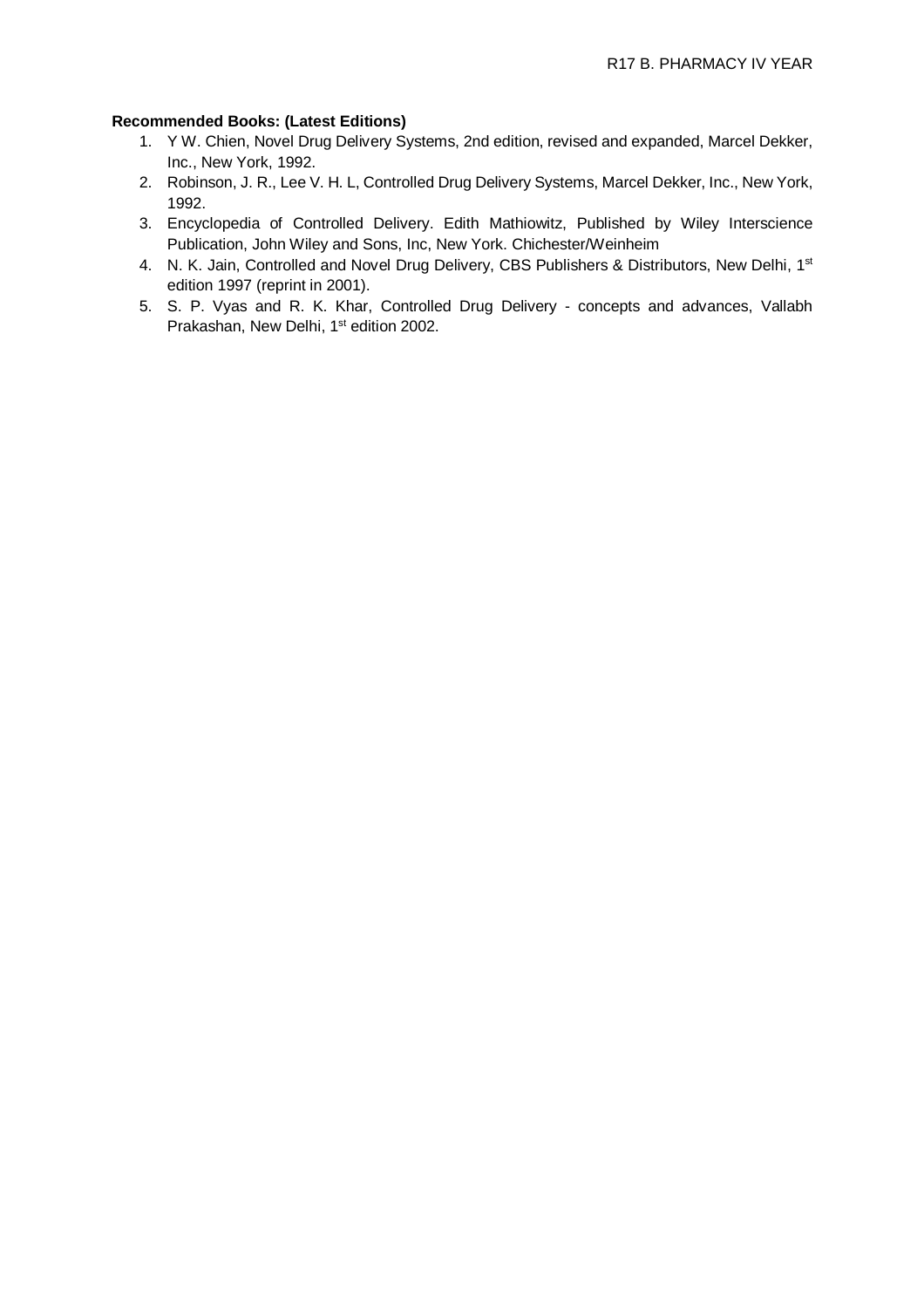### **PS705: PHARMACEUTICAL MARKETING (Open Elective - III)**

| B.Pharm. IV Year I Sem. | L/T/P/C |
|-------------------------|---------|
|                         | 3/1/0/4 |

**Course Objectives:** The pharmaceutical industry not only needs highly qualified researchers, chemist, technical people but also requires skilled managers who can take the industry forward by managing and taking the complex decisions which are imperative for the growth of the industry. Sales & Marketing which grooms the people for taking a challenging role in Sales and Product management.

**Course Outcome:** Provide an understanding of marketing concepts and techniques and the application of the same in the pharmaceutical industry.

**Marketing:** Definition, general concepts, and scope of marketing; Distinction between marketing & selling; Marketing environment; Industry and competitive analysis; Analyzing consumer buying behavior; industrial buying behavior.

**Pharmaceutical market:** Quantitative and qualitative aspects; size and composition of the market; demographic descriptions and socio-psychological characteristics of the consumer; market segmentation& targeting. Consumer profile; Motivation and prescribing habits of the physician; patients' choice of physician and retail pharmacist. Analyzing the Market; Role of market research.

### **UNIT – II 10 Hours**

**Product decision:** Meaning, Classification, product line and product mix decisions, product life cycle, product portfolio analysis; product positioning; New product decisions; Product branding, packaging and labeling decisions, Product management in pharmaceutical industry.

### **UNIT – III 10 Hours**

**Promotion:** Meaning and methods, determinants of promotional mix, promotional budget; An overview of personal selling, advertising, direct mail, journals, sampling, retailing, medical exhibition, public relations, online promotional techniques for OTC Products.

### **UNIT – IV 10 Hours**

**Pharmaceutical marketing channels:** Designing channel, channel members, selecting the appropriate channel, conflict in channels, physical distribution management: Strategic importance, tasks in physical distribution management.

**Professional sales representative (PSR):** Duties of PSR, purpose of detailing, selection and training, supervising, norms for customer calls, motivating, evaluating, compensation and future prospects of the PSR.

## **UNIT – V 10 Hours**

**Pricing:** Meaning, importance, objectives, determinants of price; pricing methods and strategies, issues in price management in pharmaceutical industry. An overview of DPCO (Drug Price Control Order) and NPPA (National Pharmaceutical Pricing Authority).

**Emerging concepts in marketing:** Vertical & Horizontal Marketing; Rural Marketing; Consumerism; Industrial Marketing; Global Marketing.

### **Recommended Books: (Latest Editions)**

- 1. Philip Kotler and Kevin Lane Keller: Marketing Management, Prentice Hall of India, New Delhi
- 2. Walker, Boyd and Larreche: Marketing Strategy- Planning and Implementation, Tata McGraw Hill, New Delhi.
- 3. Dhruv Grewal and Michael Levy: Marketing, Tata McGraw Hill

### **UNIT – I 10 Hours**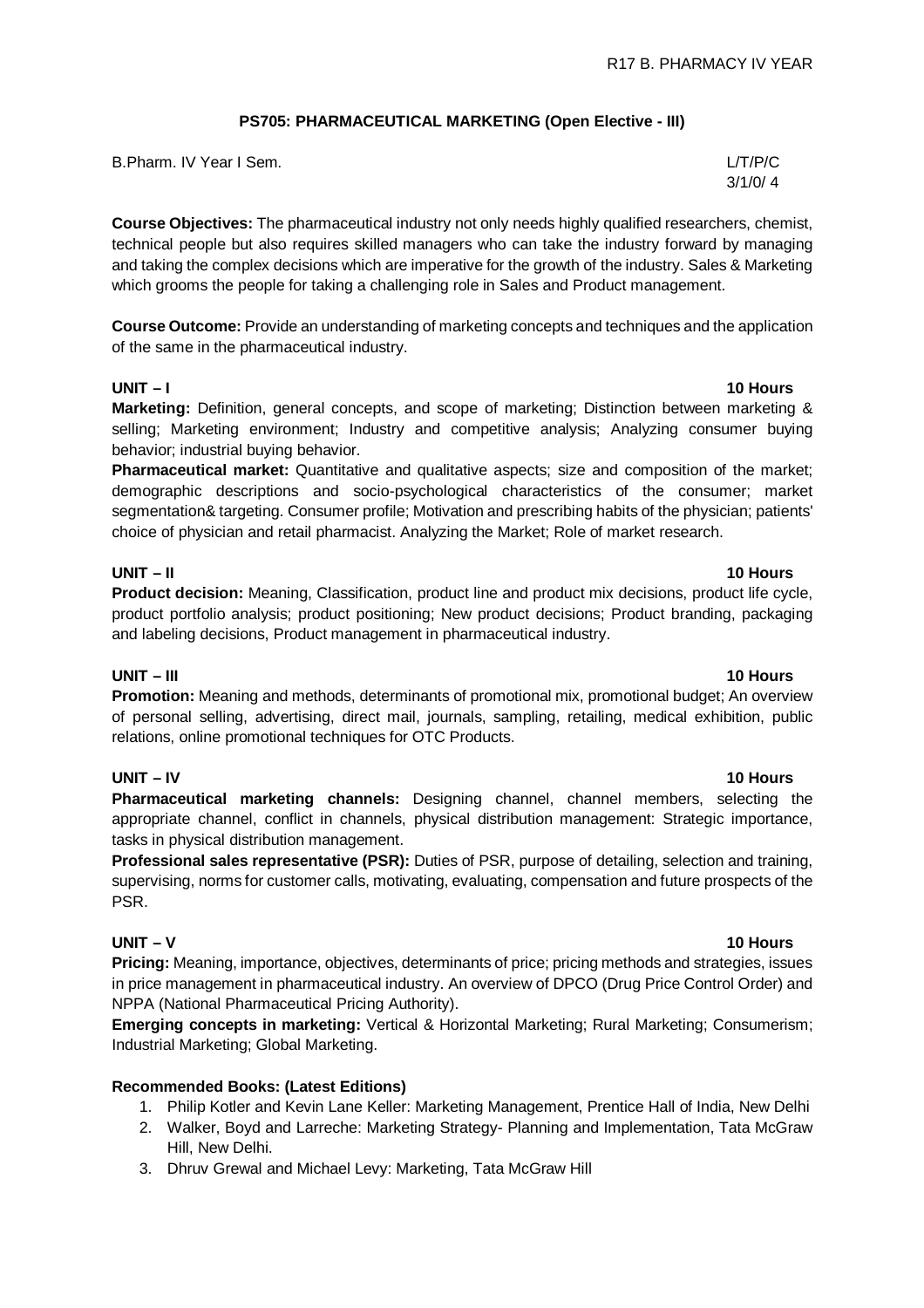- 4. Arun Kumar and N Menakshi: Marketing Management, Vikas Publishing, India
- 5. Rajan Saxena: Marketing Management; Tata MC Graw-Hill (India Edition)
- 6. Ramaswamy, U.S & Nanakamari, S: Marketing Management: Global Perspective, Indian Context, Macmillan India, New Delhi.
- 7. Shanker, Ravi: Service Marketing, Excell Books, New Delhi
- 8. Subba Rao Changanti, Pharmaceutical Marketing in India (GIFT Excel series) Excel Publications.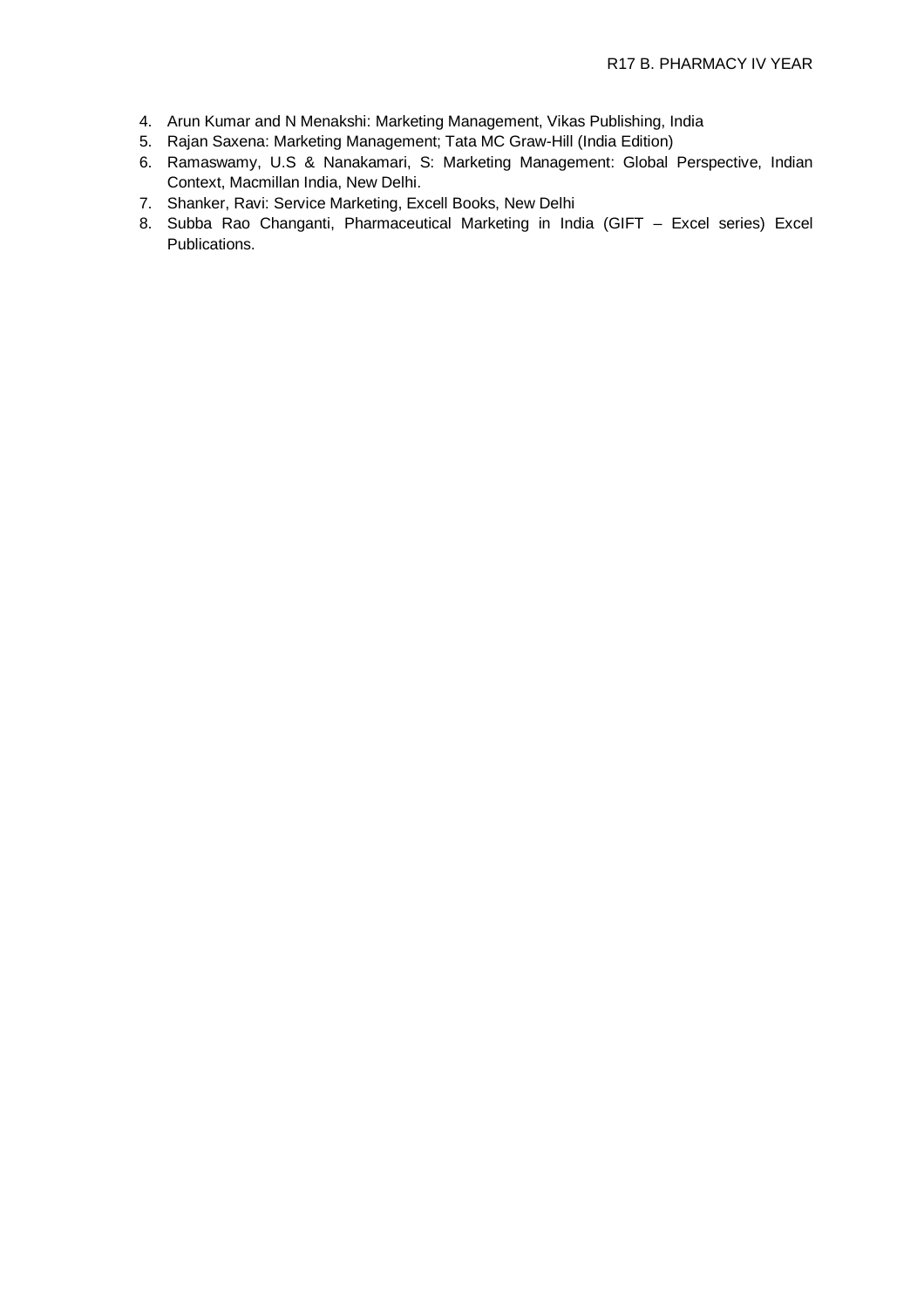# **PS706: PHARMACEUTICAL REGULATORY SCIENCE (Open Elective - III)**

| B.Pharm. IV Year I Sem. | L/T/P/C |
|-------------------------|---------|
|                         | 3/1/0/4 |

**Course Objectives:** This course is designed to impart the fundamental knowledge on the regulatory requirements for approval of new drugs, drug products in regulated countries like US, EU, Japan, Australia and Canada. It prepares the students to learn in detail on the regulatory requirements, documentation requirements, and registration procedures for marketing the drug products in regulated countries.

**Course Outcomes:** Upon completion of the subject student shall be able to:

- Know about the process of drug discovery and development
- Know the regulatory authorities and agencies governing the manufacture and sale of pharmaceuticals
- Know the regulatory approval process and their registration in Indian and international markets

### **UNIT – I 10 Hours**

### **New Drug Discovery and development**

Stages of drug discovery, Drug development process, pre-clinical studies, non-clinical activities, clinical studies, Innovator and generics, Concept of generics, Generic drug product development.

# **UNIT – II 10 Hours**

**Regulatory Approval Process:** Approval processes and timelines involved in Investigational New Drug (IND), New Drug Application (NDA), Abbreviated New Drug Application (ANDA) in US. Changes to an approved NDA / ANDA.

**Regulatory authorities and agencies:** Overview of regulatory authorities of United States, European Union, Australia, Japan, Canada (Organization structure and types of applications)

# **UNIT – III 10 Hours**

**Registration of Indian drug product in overseas market:** Procedure for export of pharmaceutical products, Technical documentation, Drug Master Files (DMF), Common Technical Document (CTD), electronic Common Technical Document (eCTD), ASEAN Common Technical Document (ACTD) research.

### **UNIT – IV 08 Hours**

**Clinical trials:** Developing clinical trial protocols, Institutional Review Board / Independent Ethics committee - formation and working procedures, Informed consent process and procedures, GCP obligations of Investigators, sponsors & Monitors, Managing and Monitoring clinical trials, Pharmacovigilance - safety monitoring in clinical trials

### **UNIT – V 07 Hours**

**Regulatory Concepts:** Basic terminologies, guidance, guidelines, regulations, laws and acts, Orange book, Federal Register, Code of Federal Regulatory, Purple book

# **Recommended books (Latest edition):**

- 1. Drug Regulatory Affairs by Sachin Itkar, Dr. N. S. Vyawahare, Nirali Prakashan.
- 2. The Pharmaceutical Regulatory Process, 2<sup>nd</sup> Edition Edited by Ira R. Berry and Robert P. Martin, Drugs and the Pharmaceutical Sciences, Vol.185. Informa Health care Publishers.
- 3. New Drug Approval Process: Accelerating Global Registrations by Richard A Guarino, MD, 5<sup>th</sup> edition, Drugs and the Pharmaceutical Sciences, Vol.190.
- 4. Guidebook for drug regulatory submissions / Sandy Weinberg. By John Wiley & Sons. Inc.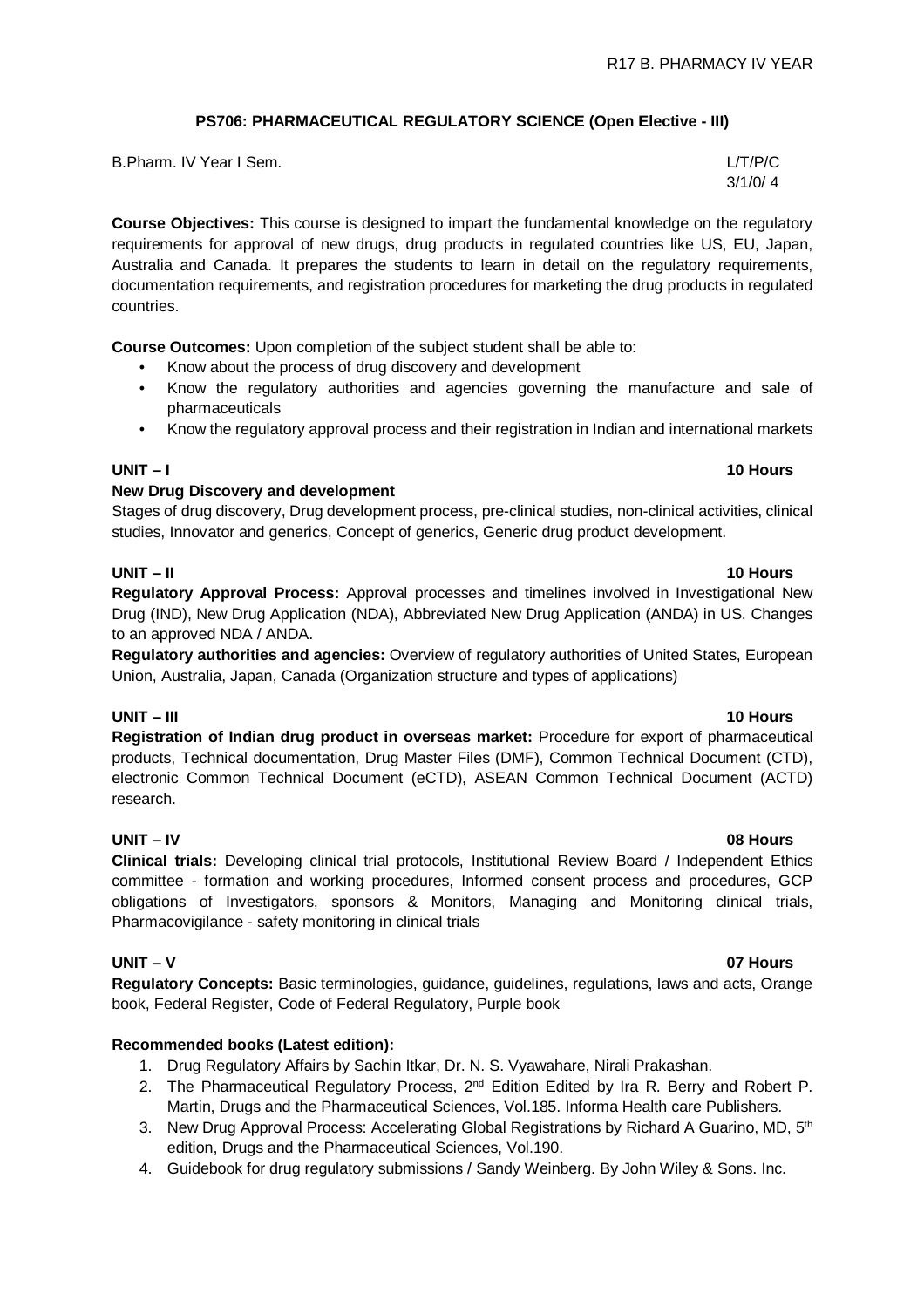- 5. FDA Regulatory Affairs: a guide for prescription drugs, medical devices, and biologics /edited by Douglas J. Pisano, David Mantus.
- 6. Generic Drug Product Development, Solid Oral Dosage forms, Leon Shargel and Isader Kaufer, Marcel Dekker series, Vol.143
- 7. Clinical Trials and Human Research: A Practical Guide to Regulatory Compliance by Fay A. Rozovsky and Rodney K. Adams
- 8. Principles and Practices of Clinical Research, 2<sup>nd</sup> Edition Edited by John I. Gallin and Frederick P. Ognibene
- 9. Drugs: From Discovery to Approval, 2<sup>nd</sup> Edition by Rick N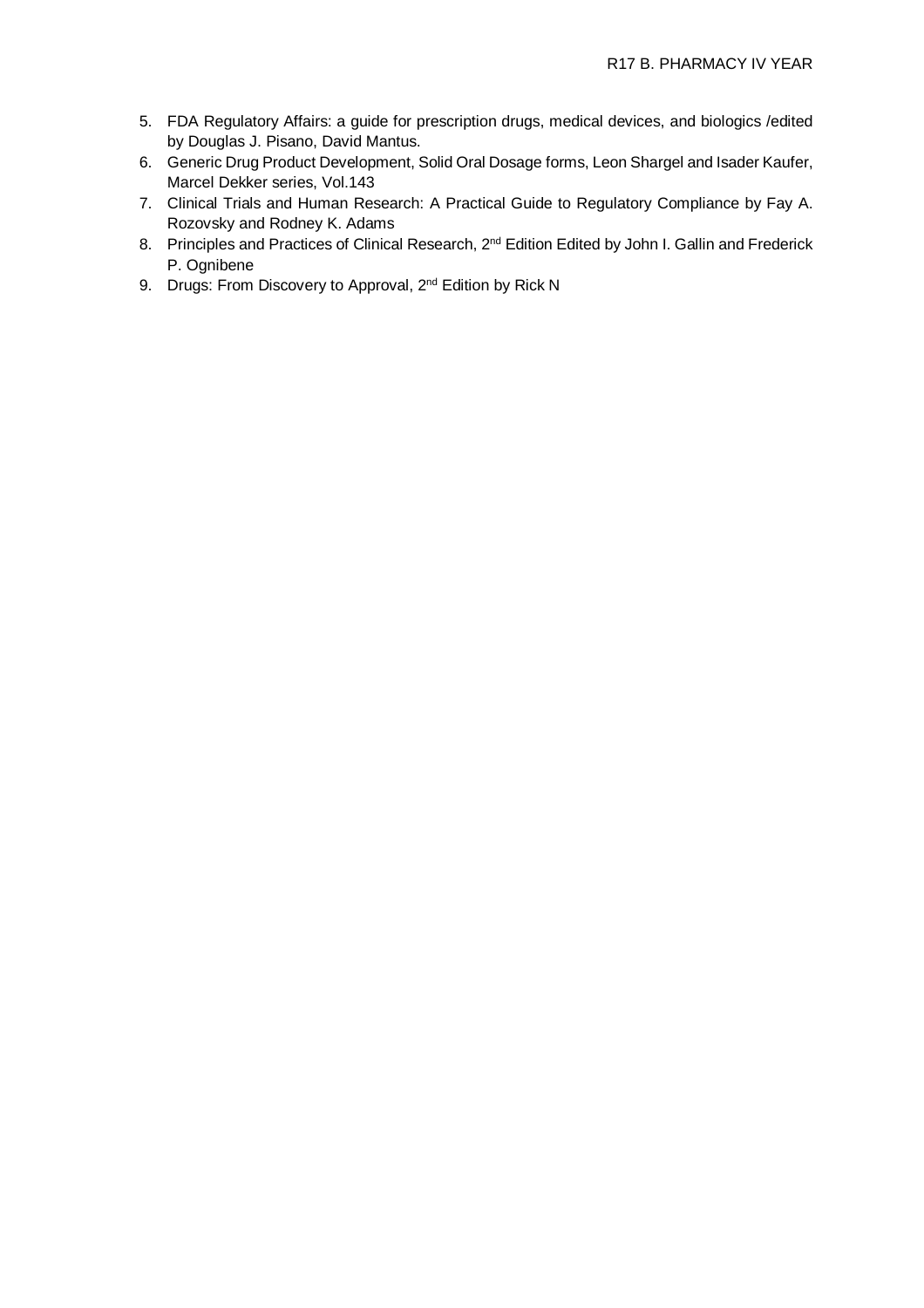### **PS707: PHARMACOVIGILANCE (Open Elective - III)**

| B. Pharm. IV Year I Sem. | L/T/P/C |
|--------------------------|---------|
|                          | 3/1/0/4 |

**Course Objective:** This paper will provide an opportunity for the student to learn about development of pharmacovigilance as a science, basic terminologies used in pharmacovigilance, global scenario of Pharmacovigilance, train students on establishing pharmacovigilance programme in an organization, various methods that can be used to generate safety data and signal detection.

**Course Outcomes**: At completion of this paper it is expected that students will be able to (know, do, and appreciate):

- Why drug safety monitoring is important?
- History and development of pharmacovigilance
- National and international scenario of pharmacovigilance
- International standards for classification of diseases and drugs
- Adverse drug reaction reporting systems and communication in pharmacovigilance
- Data during pre-clinical, clinical and post approval.
- Pharmacovigilance Program of India (PvPI)
- ICH guidelines for ICSR, PSUR, expedited reporting, pharmacovigilance planning

### **Introduction to Pharmacovigilance:**

- a) History and development of Pharmacovigilance
- b) Importance of safety monitoring of Medicine
- c) WHO international drug monitoring programme
- d) Pharmacovigilance Program of India (PvPI)

### **Introduction to adverse drug reactions:**

- a) Definitions and classification of ADRs
- b) Detection and reporting
- c) Methods in Causality assessment
- d) Severity and seriousness assessment
- e) Predictability and preventability assessment

### **Basic terminologies used in pharmacovigilance:**

- a) Terminologies of adverse medication related events
- b) Regulatory terminologies

### **Drug and disease classification:**

- a) Anatomical, therapeutic and chemical classification of drugs
- b) International classification of diseases
- c) Daily defined doses

### **Drug dictionaries and coding in pharmacovigilance:**

- a) WHO adverse reaction terminologies
- b) MedDRA and Standardized MedDRA queries
- c) WHO drug dictionary

### **Information resources in pharmacovigilance:**

a) Basic drug information resources

### **UNIT - I 10 Hours**

### **UNIT – II 10 hours**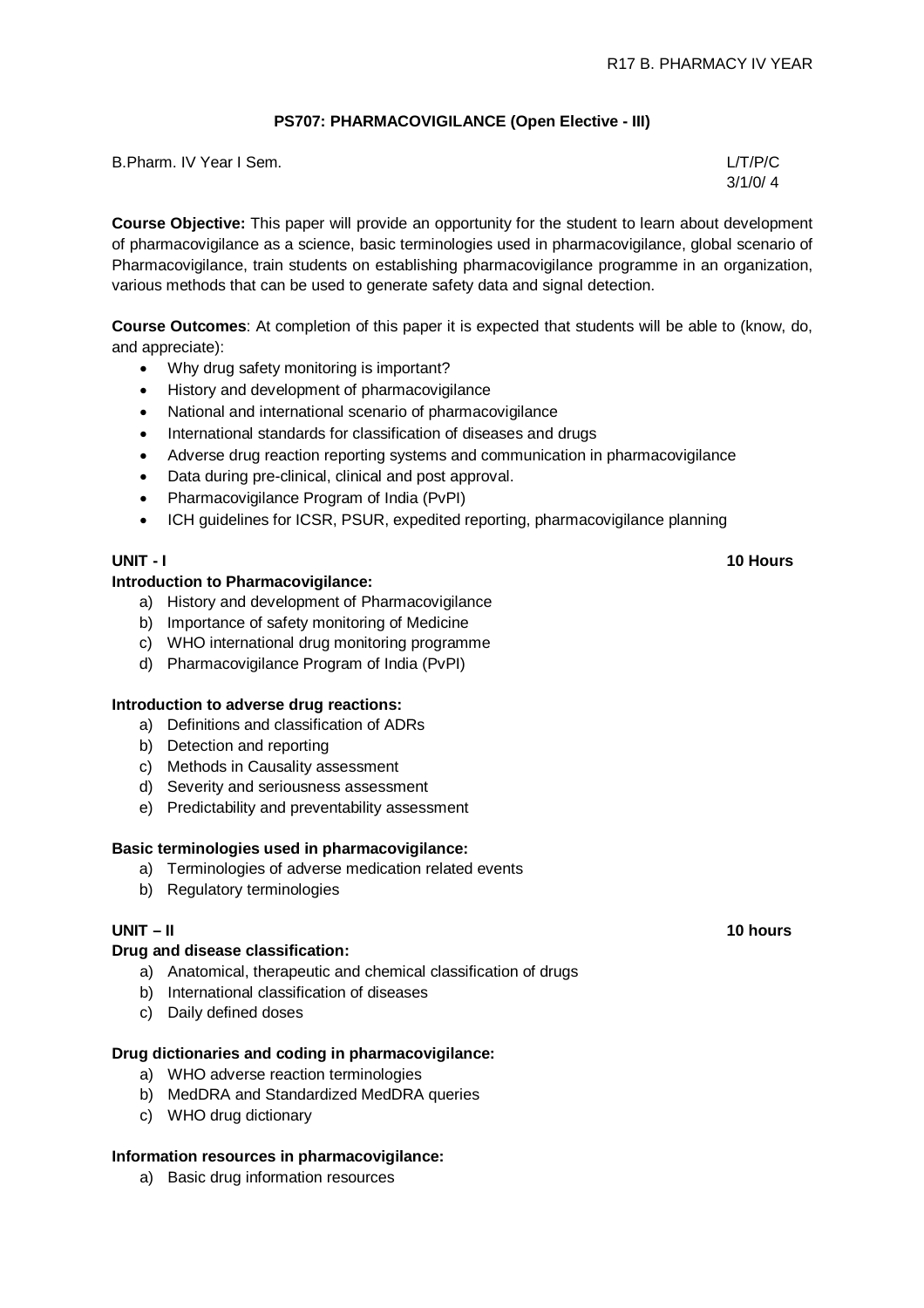# **Establishing pharmacovigilance programme:**

- a) Establishing in a hospital
- b) Establishment & operation of drug safety department in industry
- c) Contract Research Organizations (CROs)

# **Vaccine safety surveillance:**

- a) Vaccine Pharmacovigilance
- b) Vaccination failure
- c) Adverse events following immunization

## **Pharmacovigilance methods:**

- a) Passive surveillance Spontaneous reports and case series
- b) Stimulated reporting
- c) Active surveillance Sentinel sites, drug event monitoring and registries
- d) Comparative observational studies Cross sectional study, case control study and cohort study
- e) Targeted clinical investigations

# **Statistical methods for evaluating medication safety data Safety data generation:**

- a) Pre-clinical phase
- b) Clinical phase
- c) Post approval phase

### **ICH Guidelines for Pharmacovigilance:**

- a) Organization and objectives of ICH
- b) Expedited reporting
- c) Individual case safety reports
- d) Periodic safety update reports
- e) Post approval expedited reporting
- f) Pharmacovigilance planning
- g) Good clinical practice in pharmacovigilance studies

**Pharmacogenomics of adverse drug reactions: Drug safety evaluation in special population**

- a) Pediatrics
- b) Pregnancy and lactation
- c) Geriatrics

### **Recommended Books (Latest edition):**

- 1. Textbook of Pharmacovigilance: S K Gupta, Jaypee Brothers, Medical Publishers.
- 2. Practical Drug Safety from A to Z By Barton Cobert, Pierre Biron, Jones and Bartlett Publishers.
- 3. Mann's Pharmacovigilance: Elizabeth B. Andrews, Nicholas, Wiley Publishers.
- 4. Stephens' Detection of New Adverse Drug Reactions: John Talbot, Patrick Walle, Wiley Publishers.
- 5. An Introduction to Pharmacovigilance: Patrick Waller, Wiley Publishers.

### **UNIT – V 07 hours**

**UNIT – III 10 Hours**

**UNIT – IV 08 Hours**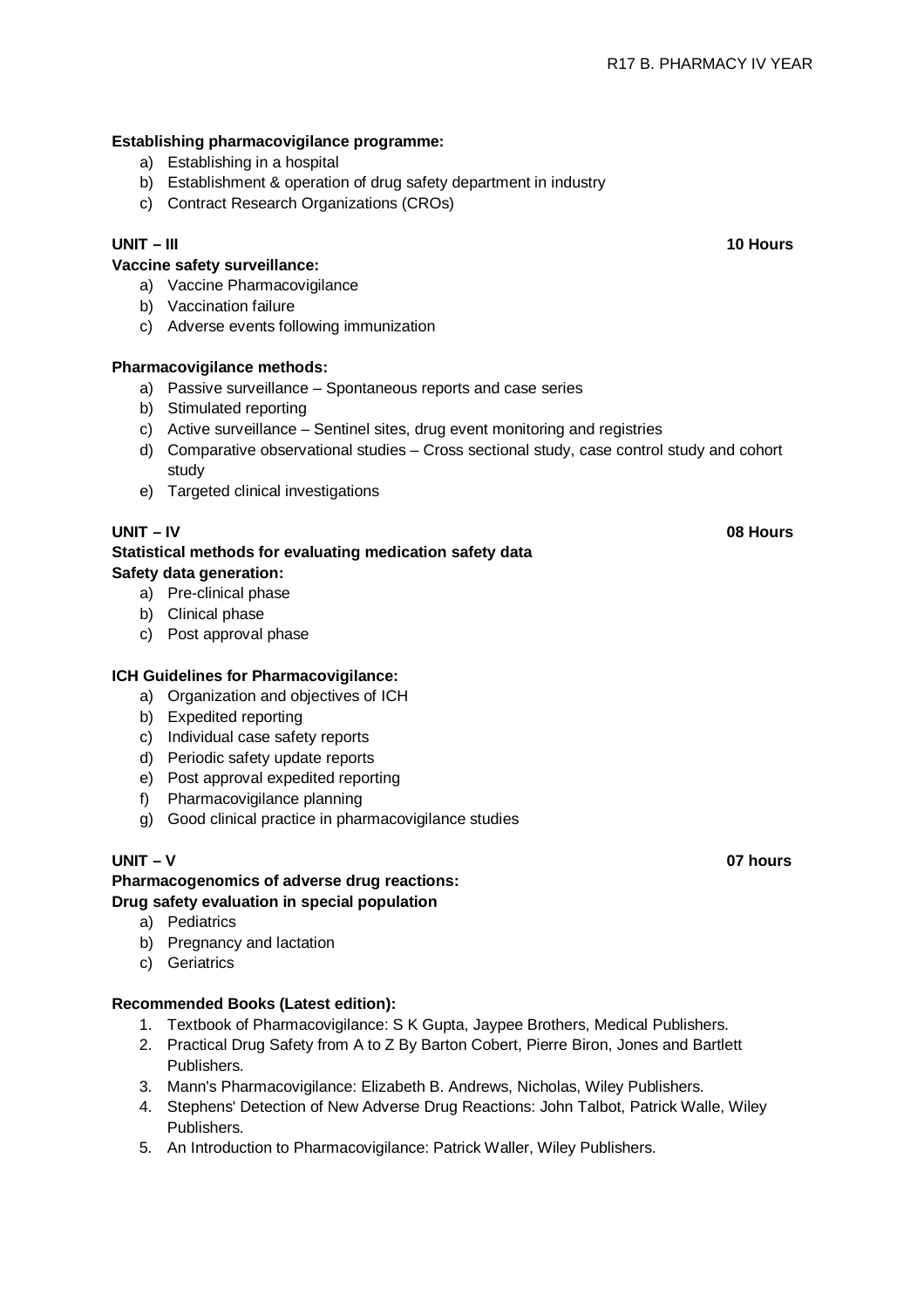- 6. Cobert's Manual of Drug Safety and Pharmacovigilance: Barton Cobert, Jones& Bartlett Publishers.
- 7. Textbook of Pharmacoepidemiolog edited by Brian L. Strom, Stephen E Kimmel, Sean Hennessy, Wiley Publishers.
- 8. A Textbook of Clinical Pharmacy Practice -Essential Concepts and Skills: G. Parthasarathi, Karin Nyfort Hansen, Milap C. Nahata
- 9. National Formulary of India
- 10. Text Book of Medicine by Yashpal Munjal
- 11. Text book of Pharmacovigilance: concept and practice by GP Mohanta and PK Manna
- 12. <http://www.whoumc.org/DynPage.aspx?id=105825&mn1=7347&mn2=7259&mn3=7297>
- 13. <http://www.ich.org/>
- 14. <http://www.cioms.ch/>
- 15. <http://cdsco.nic.in/>
- 16. [http://www.who.int/vaccine\\_safety/en/](http://www.who.int/vaccine_safety/en/)
- 17. [http://www.ipc.gov.in/PvPI/pv\\_home.html](http://www.ipc.gov.in/PvPI/pv_home.html)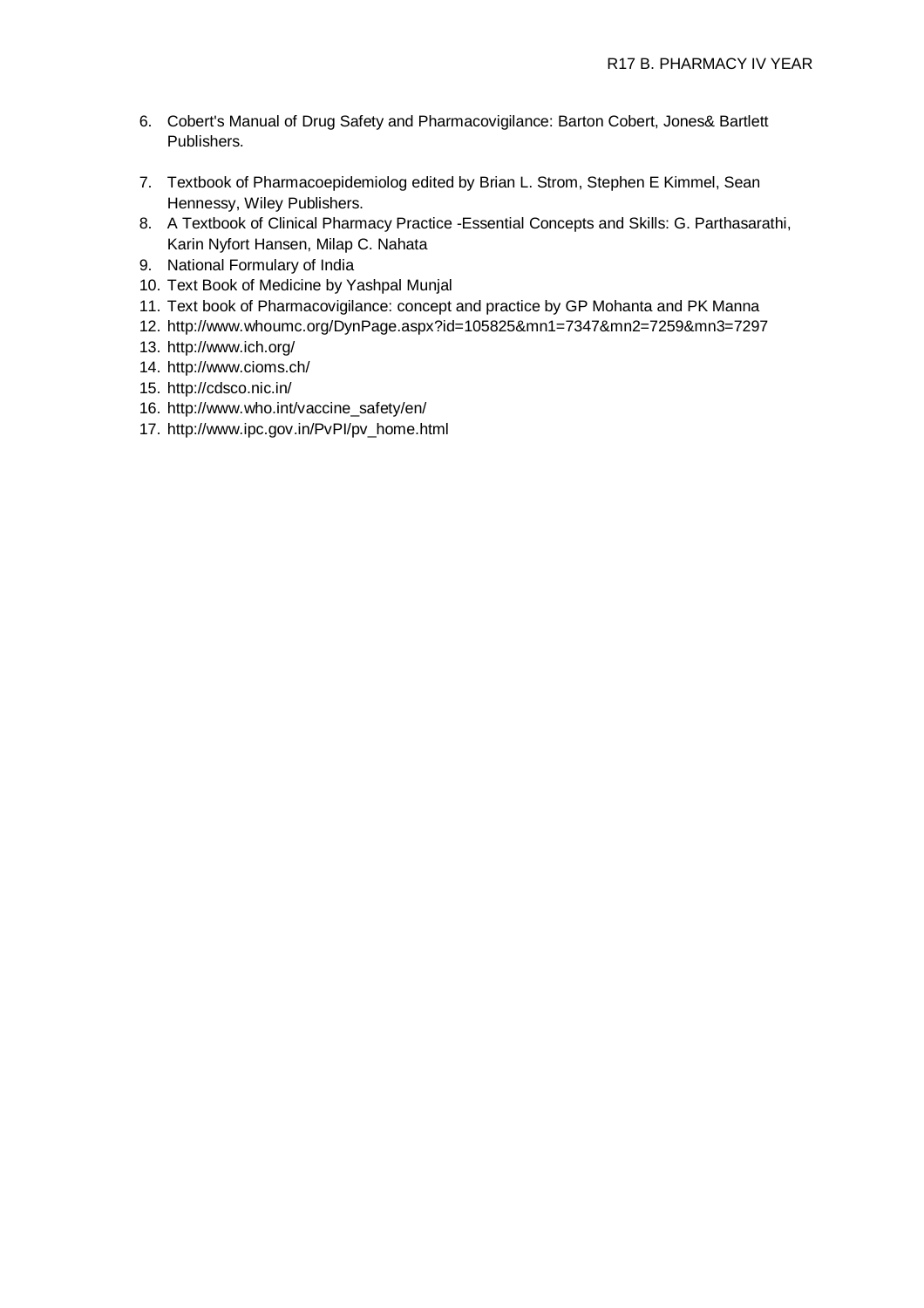# **PS708: QUALITY CONTROL AND STANDARDIZATION OF HERBALS (Open Elective - III)**

B.Pharm. IV Year I Sem. L/T/P/C

**Course Objective:** In this subject the student learns about the various methods and guidelines for evaluation and standardization of herbs and herbal drugs. The subject also provides an opportunity for the student to learn cGMP, GAP and GLP in traditional system of medicines.

**Course Outcomes:** Upon completion of the subject student shall be able to:

- Know WHO guidelines for quality control of herbal drugs
- Know Quality assurance in herbal drug industry
- Know the regulatory approval process and their registration in Indian and international markets
- Appreciate EU and ICH guidelines for quality control of herbal drugs

# **UNIT – I 10 hours**

Basic tests for drugs – Pharmaceutical substances, Medicinal plants materials and dosage forms. WHO guidelines for quality control of herbal drugs. Evaluation of commercial crude drugs intended for use

# **UNIT – II 10 hours**

Quality assurance in herbal drug industry of cGMP, GAP, GMP and GLP in traditional system of medicine. WHO Guidelines on current good manufacturing Practices (cGMP) for Herbal Medicines WHO Guidelines on GACP for Medicinal Plants.

# **UNIT – III 10 hours**

EU and ICH guidelines for quality control of herbal drugs.

Research Guidelines for Evaluating the Safety and Efficacy of Herbal Medicines

# **UNIT – IV 08 hours**

Stability testing of herbal medicines. Application of various chromatographic techniques in standardization of herbal products.

Preparation of documents for new drug application and export registration GMP requirements and Drugs & Cosmetics Act provisions.

### **UNIT – V 07 hours**

Regulatory requirements for herbal medicines.

WHO guidelines on safety monitoring of herbal medicines in pharmacovigilance systems Comparison of various Herbal Pharmacopoeias.

Role of chemical and biological markers in standardization of herbal products

# **Recommended Books: (Latest Editions)**

- 1. Pharmacognosy by Trease and Evans
- 2. Pharmacognosy by Kokate, Purohit and Gokhale
- 3. Rangari, V.D., Text book of Pharmacognosy and Phytochemistry Vol. I , Carrier Pub., 2006.
- 4. Aggrawal, S.S., Herbal Drug Technology. Universities Press, 2002.
- 5. EMEA. Guidelines on Quality of Herbal Medicinal Products/Traditional Medicinal Products,
- 6. Mukherjee, P.W. Quality Control of Herbal Drugs: An Approach to Evaluation of Botanicals. Business Horizons Publishers, New Delhi, India, 2002.
- 7. Shinde M.V., Dhalwal K., Potdar K., Mahadik K. Application of quality control principles to herbal drugs. International Journal of Phytomedicine 1(2009); p. 4-.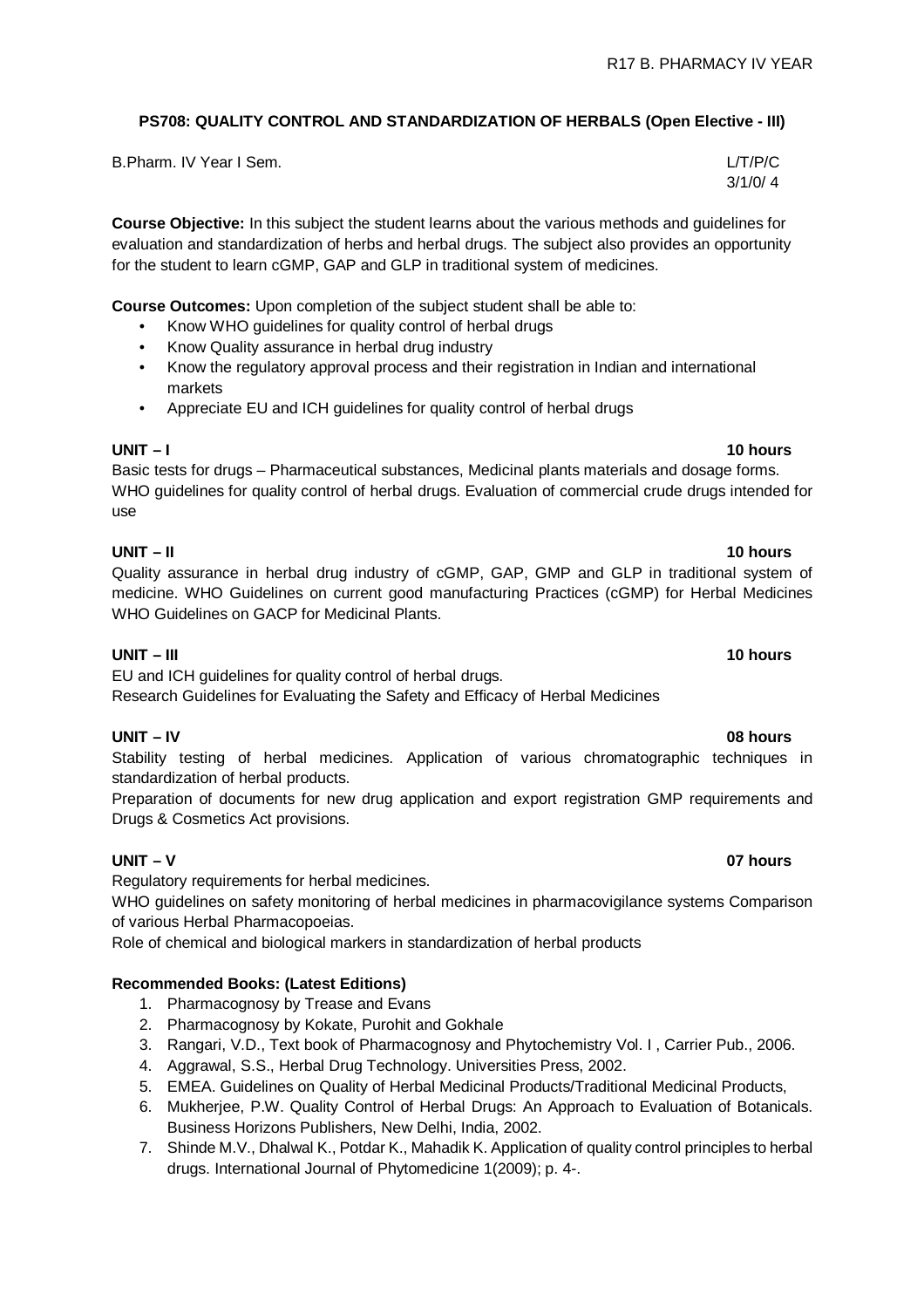- 8. WHO. Quality Control Methods for Medicinal Plant Materials, World Health Organization, Geneva, 1998. WHO. Guidelines for the Appropriate Use of Herbal Medicines. WHO Regional Publications, Western Pacific Series No 3, WHO Regional office for the Western Pacific, Manila, 1998.
- 9. WHO. The International Pharmacopeia, Vol. 2: Quality Specifications, 3rd edn. World Health Organization, Geneva, 1981. WHO. Quality Control Methods for Medicinal Plant Materials. World Health Organization, Geneva, 1999.
- 10. WHO. WHO Global Atlas of Traditional, Complementary and Alternative Medicine. 2 vol. set. Vol. 1 contains text and Vol. 2, maps. World Health Organization, Geneva, 2005.
- 11. WHO. Guidelines on Good Agricultural and Collection Practices (GACP) for Medicinal Plants. World Health Organization, Geneva, 2004.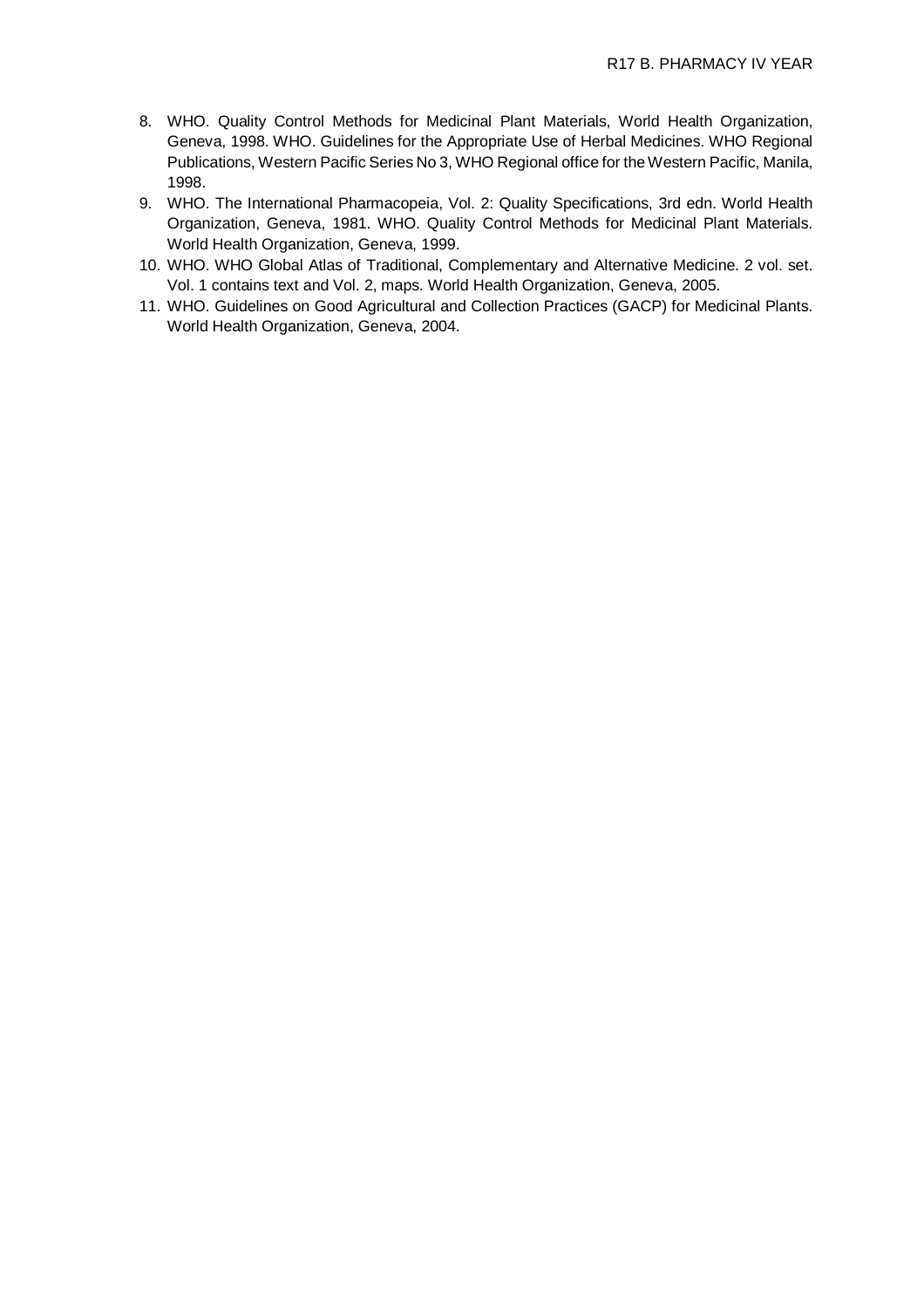# **PS709: INSTRUMENTAL METHODS OF ANALYSIS LAB**

B.Pharm. IV Year I Sem. L/T/P/C

 $0/0/4/2$ 

### **List of Experiments:**

- 1. Determination of absorption maxima and effect of solvents on absorption maxima of organic compounds
- 2. Estimation of dextrose by colorimetry
- 3. Estimation of sulfanilamide by colorimetry
- 4. Simultaneous estimation of ibuprofen and paracetamol by UV spectroscopy
- 5. Assay of paracetamol by UV- Spectrophotometry
- 6. Estimation of quinine sulfate by fluorimetry
- 7. Study of quenching of fluorescence
- 8. Determination of sodium by flame photometry
- 9. Determination of potassium by flame photometry
- 10. Determination of chlorides and sulphates by nephelo turbidometry
- 11. Separation of amino acids by paper chromatography
- 12. Separation of sugars by thin layer chromatography
- 13. Separation of plant pigments by column chromatography
- 14. Demonstration experiment on HPLC
- 15. Demonstration experiment on Gas Chromatography

### **Recommended Books (Latest Editions):**

- 1. Instrumental Methods of Chemical Analysis by B.K Sharma
- 2. Organic spectroscopy by Y.R Sharma
- 3. Text book of Pharmaceutical Analysis by Kenneth A. Connors
- 4. Vogel's Text book of Quantitative Chemical Analysis by A.I. Vogel
- 5. Practical Pharmaceutical Chemistry by A.H. Beckett and J.B. Stenlake
- 6. Organic Chemistry by I. L. Finar
- 7. Organic spectroscopy by William Kemp
- 8. Quantitative Analysis of Drugs by D. C. Garrett
- 9. Quantitative Analysis of Drugs in Pharmaceutical Formulations by P. D. Sethi
- 10. Spectrophotometric identification of Organic Compounds by Silverstein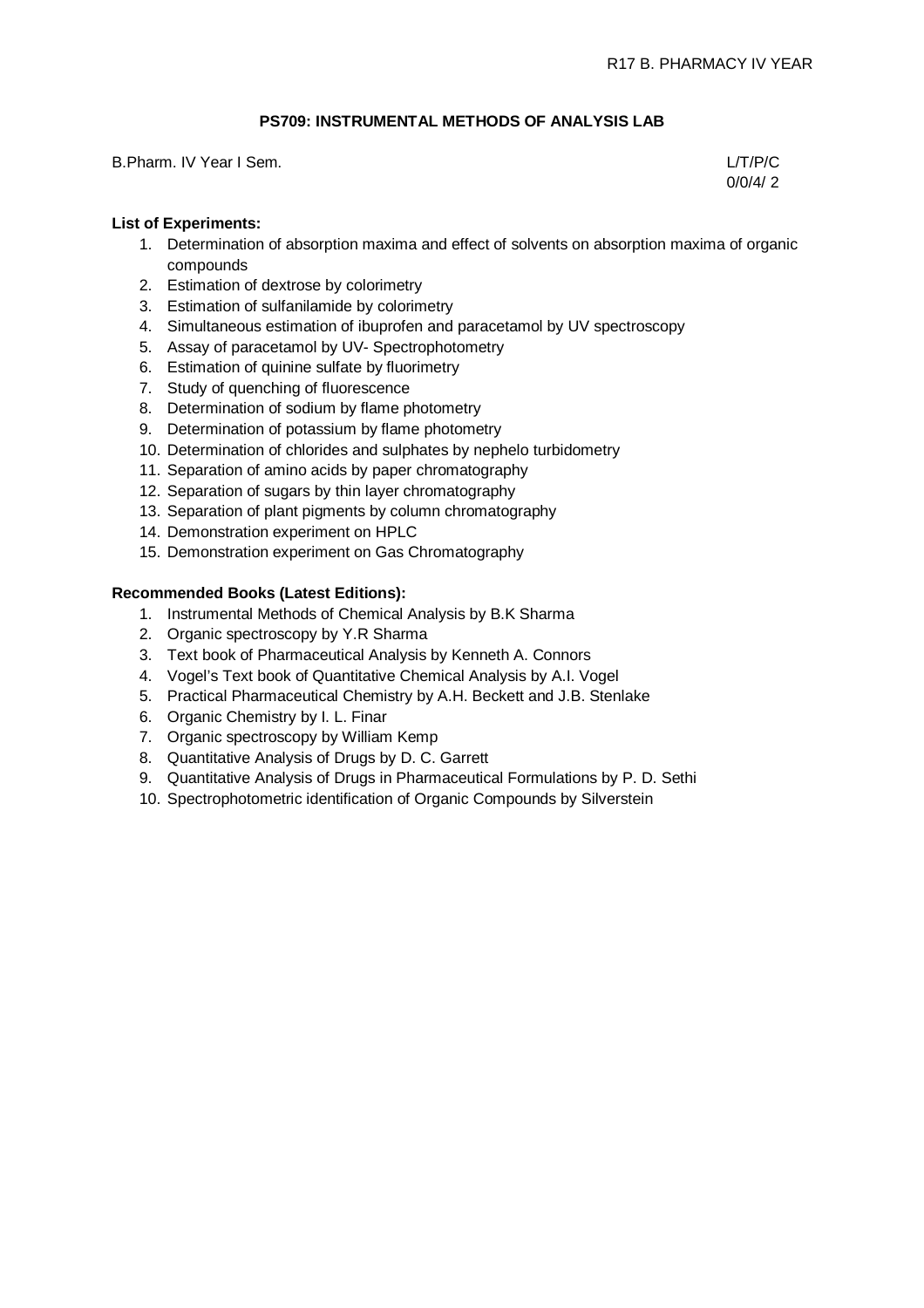### **PS710: PRACTICE SCHOOL**

B.Pharm. IV Year I Sem. L/T/P/ C

 $0/0/4/2$ 

**Course Objectives:** Practice school is an educational innovation seeking to link industry/hospital/ pharmacy experience with university instruction. The student will:

- Meet the rapidly changing needs and challenges of a professional work place.
- Acquire knowledge and skills.
- Bear an economic relevance to the society.

**Course Outcome:** Institutionalized linkage between university/college and industry. Student's involvement in real life projects continues internal evaluation and monitoring the faculty help by student to understand the practical issues. After successful completion of 150 hrs, the students will submit the detailed report in the following field.

### **Note: Any domains relevant to pharmacy can be given to students. Following domains for for reference**

### **Industry oriented PS:**

It comprises industry visits and interactions with executives to facilitate the process of learning by observations and discussions duly aided by the check list. It promotes learning by doing in various departments like production quality control and assurance, R&D etc. Taking one issue and working on it for prescribed hours and submit the report.

### **Hospital oriented PS:**

The student is asked to visit the hospitals and work on some case studies like cardiovascular, diabetics, gastrointestinal, gynecological, pulmonary pediatric etc. related cases of some 5 to 6 to be studied and detailed data to be submitted.

### **Retail pharmacy-oriented PS:**

The students have to visit different pharmacy shops and collect the data related to the most prescribed medicines in that area, prescription patterns, medical audit etc and submit the report.

### **Election of medicinal plants orientated PS:**

The students have to visit medicinal plant gardens and collect some medicinal plants those are useful to various disorders and submit the report in detail about the plants they come across during their study period

**Regulatory affairs:** collect and analyse the regulatory affairs. Some important cases filed by drug control officers to be analysed and reported.

**National poison centre:** visit the local poison centre and write the relevant matter

**Formulation aspects:** Formulations using any equipments which otherwise are not usually used for regular practicals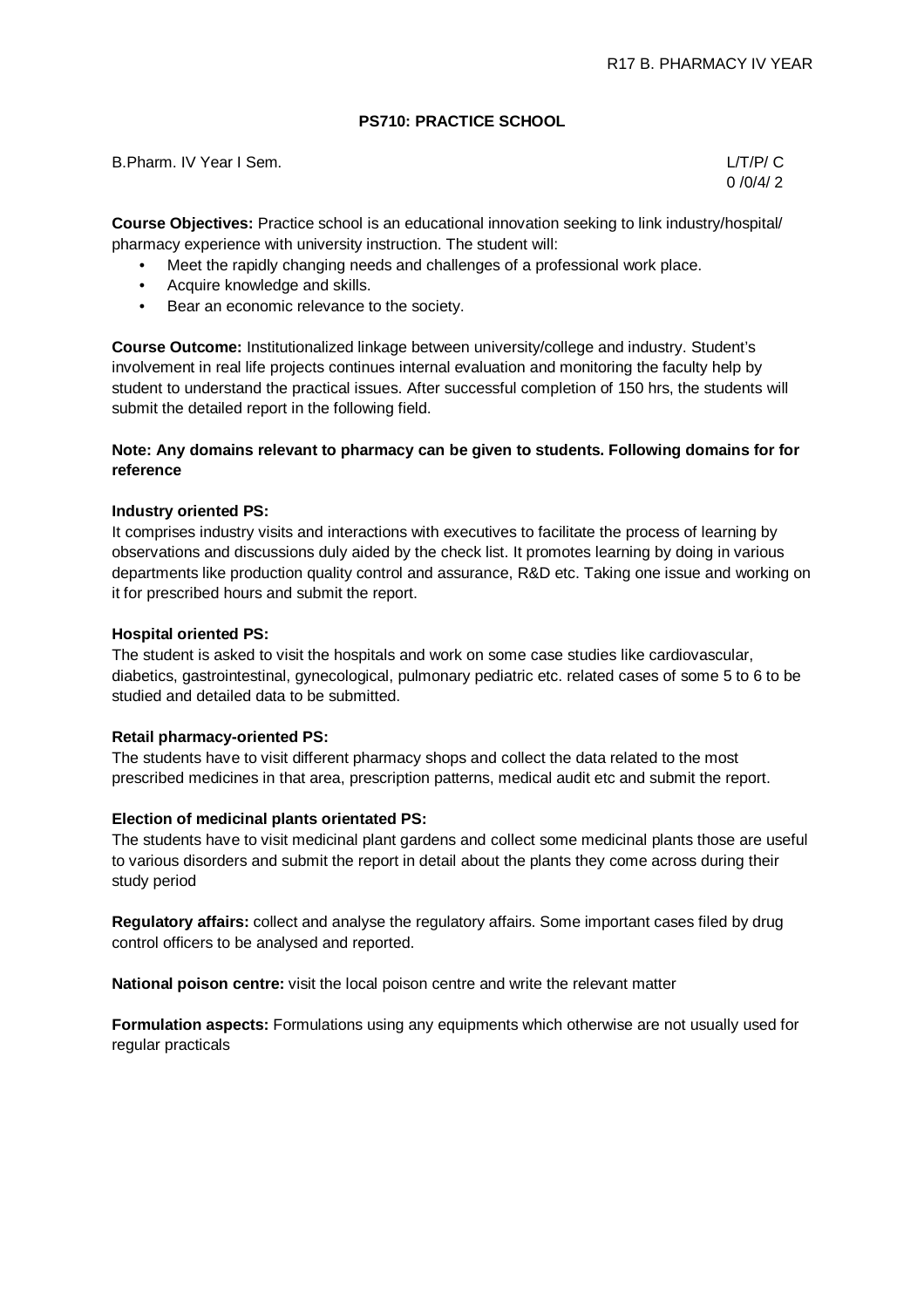# **PS801: BIOSTATISTICS AND RESEARCH METHODOLOGY**

B.Pharm. IV Year II Sem. L/T/P/ C

**Course Objectives:** To understand the applications of Biostatics in Pharmacy. This subject deals with descriptive statistics, Graphics, Correlation, Regression, ANOVA, Introduction to Design of Experiments, Phases of Clinical trials and Observational and Experimental studies.

**Course Outcomes:** Upon completion of the course the student shall be able to

- Know the operation of M.S. Excel, SPSS, R and MINITAB®, DoE (Design of Experiment)
- Know the various statistical techniques to solve statistical problems
- Appreciate statistical techniques in solving the problems.

# **UNIT – I 10 Hours**

**Introduction:** Statistics, Biostatistics, Frequency distribution

**Measures of central tendency:** Mean, Median, Mode- Pharmaceutical examples

**Measures of dispersion:** Dispersion, Range, standard deviation, Pharmaceutical problems **Correlation:** Definition, Karl Pearson's coefficient of correlation, Multiple correlation -Pharmaceuticals examples

### **UNIT – II 10 Hours**

**Regression:** Curve fitting by the method of least squares, fitting the lines  $y = a + bx$  and  $x = a + by$ , Multiple regression, standard error of regression– Pharmaceutical Examples.

Sample, Population, large sample, small sample, Null hypothesis, alternative hypothesis, sampling, essence of sampling, types of sampling, Error-I type, Error-II type, Standard error of mean (SEM) - Pharmaceutical examples

**Parametric test:** t-test (Sample, Pooled or Unpaired and Paired), ANOVA, (One way and Two way), Least Significance difference

# **UNIT – III 10 Hours**

**Non-Parametric tests:** Wilcoxon Rank Sum Test, Mann-Whitney U test, Kruskal-Wallis test, Friedman Test

**Introduction to Research:** Need for research, Need for design of Experiments, Experiential Design Technique, plagiarism

**Graphs:** Histogram, Pie Chart, Cubic Graph, response surface plot, Counter Plot graph.

**Designing the methodology:** Sample size determination and Power of a study, Report writing and presentation of data, Protocol, Cohorts studies, Observational studies, Experimental studies, Designing clinical trial, various phases.

### **UNIT – IV 8 Hours**

**Introduction to Practical components of Industrial and Clinical Trials Problems:** Statistical Analysis Using Excel, SPSS, MINITAB®, DESIGN OF EXPERIMENTS, R - Online Statistical Software's to Industrial and Clinical trial approach

### **UNIT – V 7 Hours**

**Design and Analysis of experiments:**

Factorial Design: Definition, 2<sup>2</sup>, 2<sup>3</sup> design. Advantage of factorial design

**Response Surface methodology:** Central composite design, Historical design, Optimization **Techniques**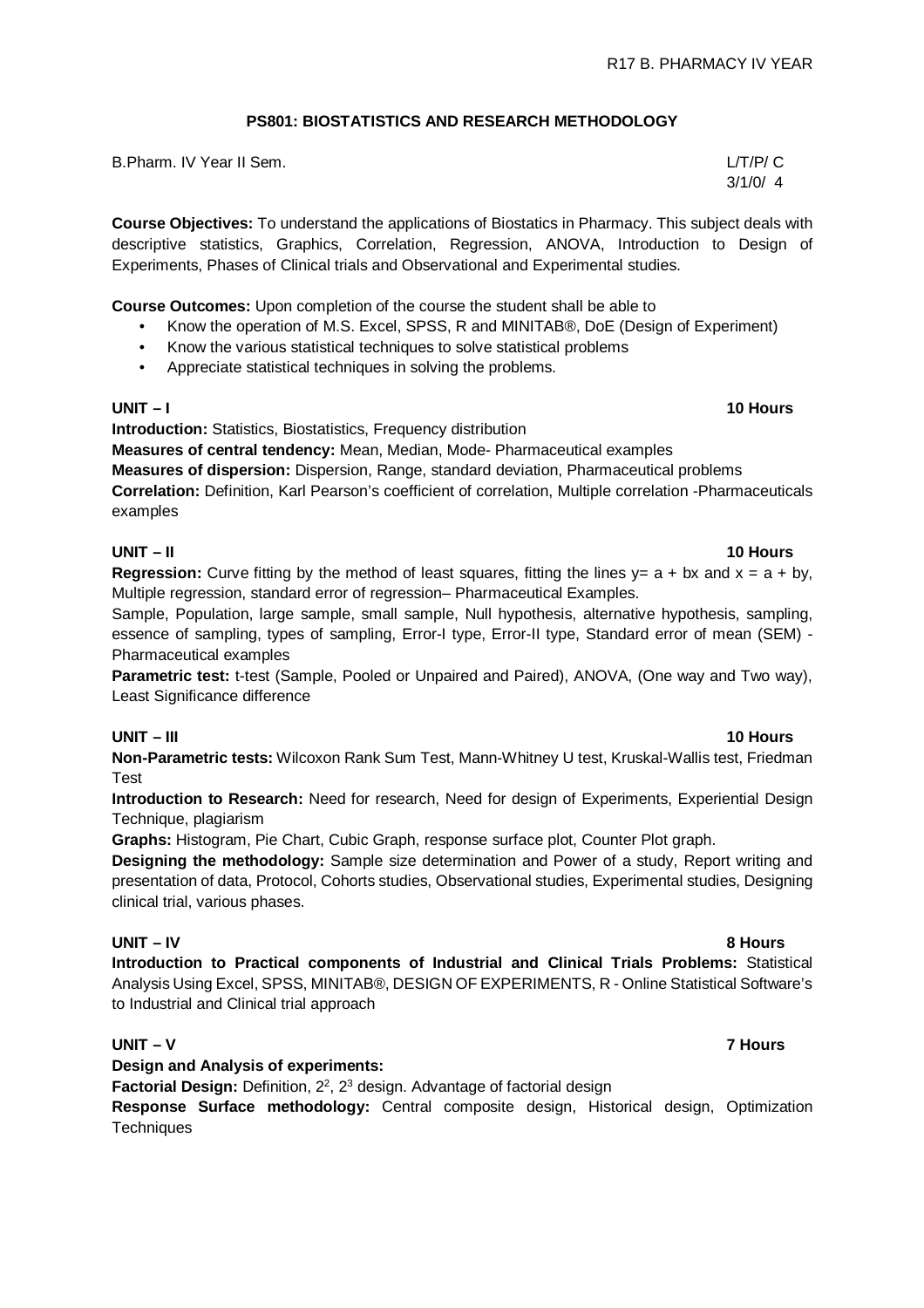# **Recommended Books (Latest edition):**

- 1. Pharmaceutical Statistics Practical and clinical applications, Sanford Bolton, Publisher Marcel Dekker Inc. New York.
- 2. Fundamental of Statistics Himalaya Publishing House- S. C. Guptha
- 3. Design and Analysis of Experiments PHI Learning Private Limited, R. Pannerselvam,
- 4. Design and Analysis of Experiments Wiley Students Edition, Douglas and C. Montgomery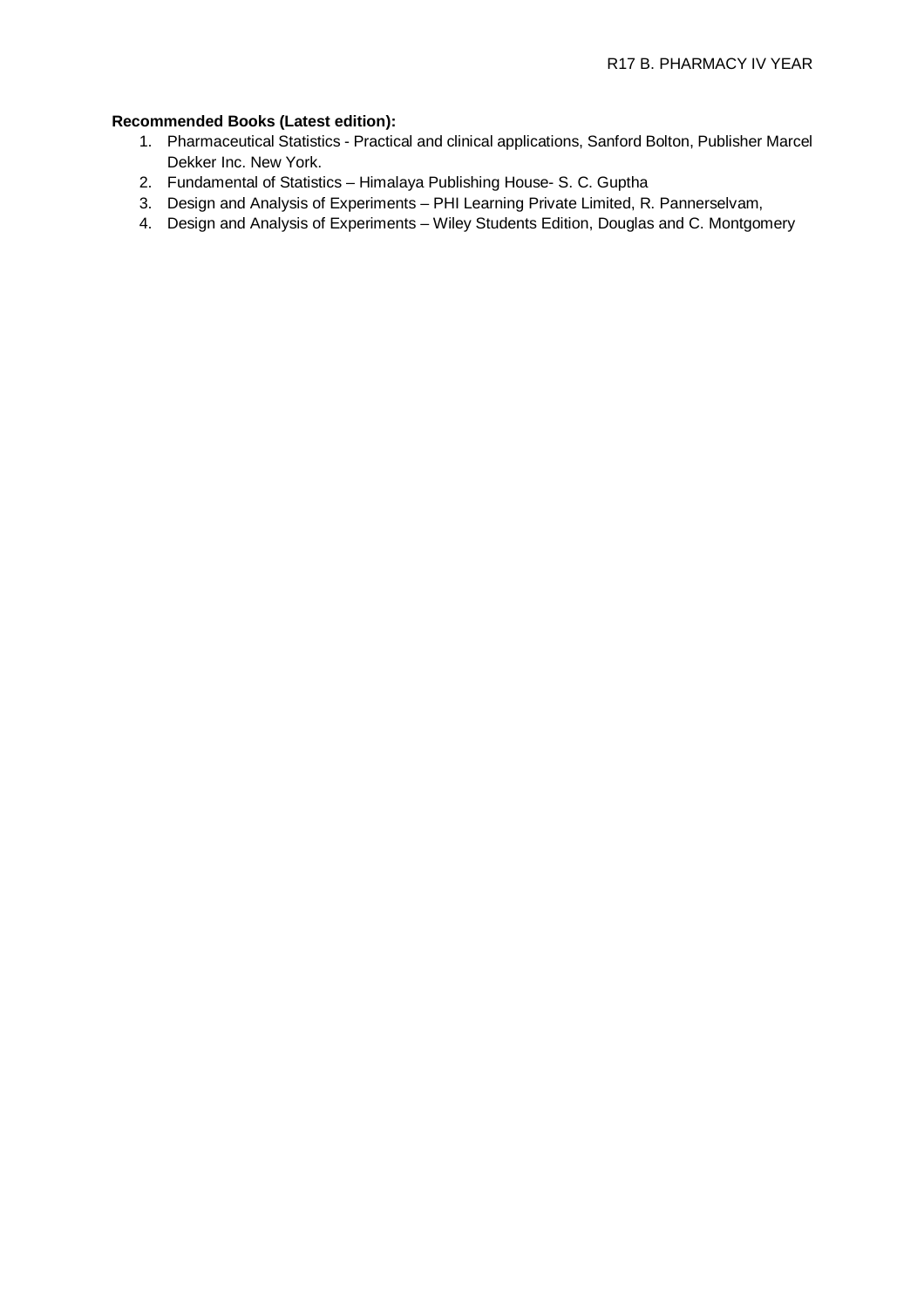### **PS802: SOCIAL AND PREVENTIVE PHARMACY**

| B.Pharm. IV Year II Sem. | L/T/P/ C |
|--------------------------|----------|
|                          | 3/1/0/4  |

**Course Objectives:** The purpose of this course is to introduce to students a number of health issues and their challenges. This course also introduced a number of national health programmes. The roles of the pharmacist in these contexts are also discussed.

**Course Outcomes:** After the successful completion of this course, the student shall be able to:

- Acquire high consciousness/realization of current issues related to health and pharmaceutical problems within the country and worldwide.
- Have a critical way of thinking based on current healthcare development.
- Evaluate alternative ways of solving problems related to health and pharmaceutical issues

**Concept of health and disease:** Definition, concepts and evaluation of public health. Understanding the concept of prevention and control of disease, social causes of diseases and social problems of the sick.

**Social and health education:** Food in relation to nutrition and health, Balanced diet, Nutritional deficiencies, Vitamin deficiencies, Malnutrition and its prevention.

**Sociology and health:** Socio cultural factors related to health and disease, Impact of urbanization on health and disease, Poverty and health

**Hygiene and health:** personal hygiene and health care; avoidable habits

# **UNIT – II 10 Hours**

**Preventive medicine:** General principles of prevention and control of diseases such as cholera, SARS, Ebola virus, influenza, acute respiratory infections, malaria, chicken guinea, dengue, lymphatic filariasis, pneumonia, hypertension, diabetes mellitus, cancer, drug addiction-drug substance abuse

# **UNIT – III 10 Hours**

**National health programs, its objectives, functioning and outcome of the following:** HIV and AIDS control programme, TB, Integrated disease surveillance program (IDSP), National leprosy control programme, National mental health program, National

programme for prevention and control of deafness, Universal immunization programme, National programme for control of blindness, Pulse polio programme.

### **UNIT – IV 08 Hours**

National health intervention programme for mother and child, national family welfare programme, national tobacco control programme, national malaria prevention program, national programme for the health care for the elderly, social health programme; role of \*who in indian national program

# **UNIT – V 07 Hours**

Community services in rural, urban and school health: Functions of PHC, Improvement in rural sanitation, national urban health mission, Health promotion and education in school.

### **Recommended Books (Latest edition):**

- 1. Short Textbook of Preventive and Social Medicine, Prabhakara G N, 2<sup>nd</sup> Edition, 2010, ISBN: 9789380704104, JAYPEE Publications
- 2. Textbook of Preventive and Social Medicine (Mahajan and Gupta), Edited by Roy Rabindra Nath, Saha Indranil, 4<sup>th</sup> Edition, 2013, ISBN: 9789350901878, JAYPEE Publications

# **UNIT – I 10 Hours**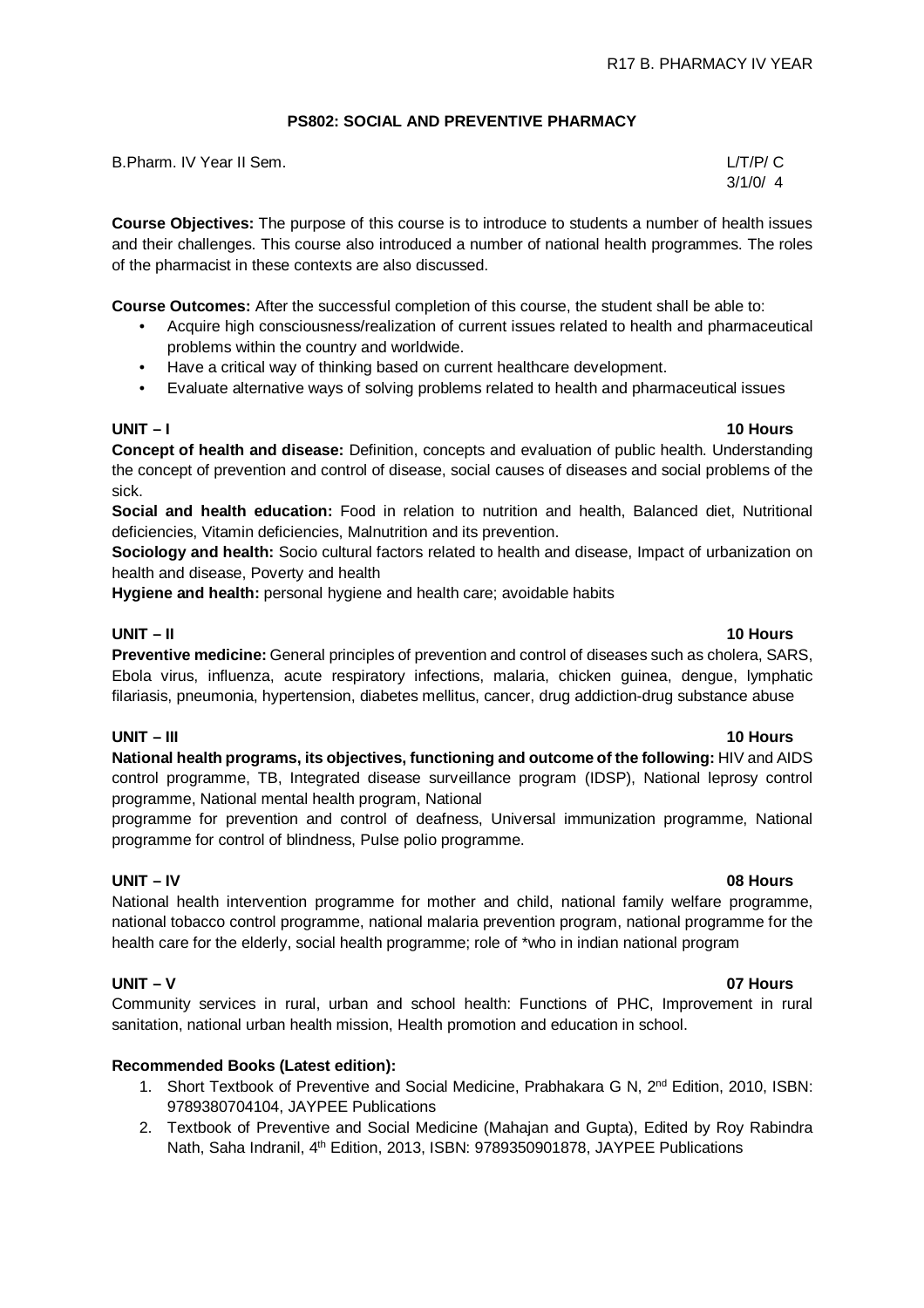- 3. Review of Preventive and Social Medicine (Including Biostatistics), Jain Vivek, 6<sup>th</sup> Edition, 2014, ISBN: 9789351522331, JAYPEE Publications
- 4. Essentials of Community Medicine A Practical Approach, Hiremath Lalita D, Hiremath Dhananjaya A, 2nd Edition, 2012, ISBN: 9789350250440, JAYPEE Publications
- 5. Park Textbook of Preventive and Social Medicine, K Park, 21<sup>st</sup> Edition, 2011, ISBN-14: 9788190128285, Banarsidas Bhanot Publishers.
- 6. Community Pharmacy Practice, Ramesh Adepu, BSP publishers, Hyderabad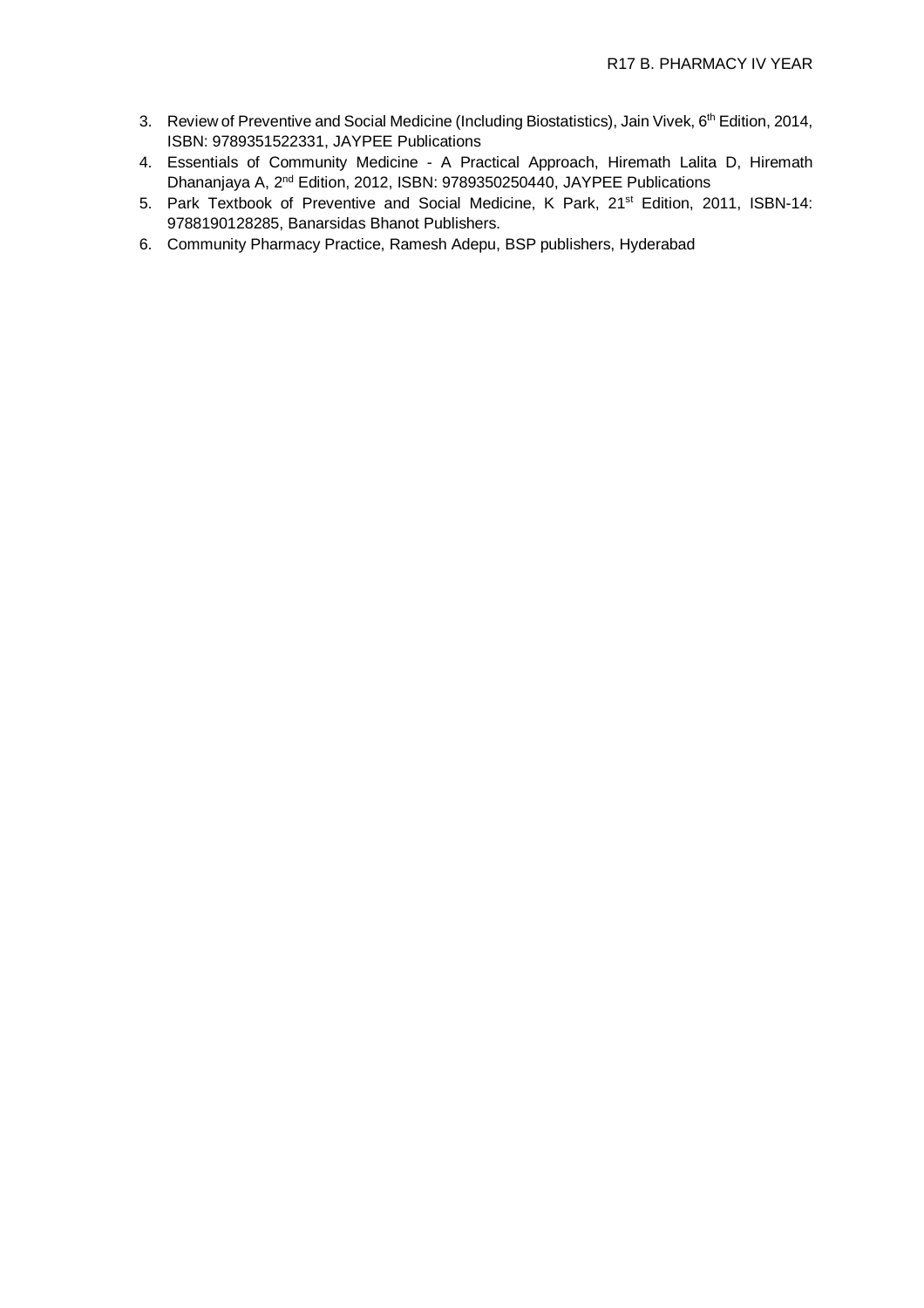# **PS803: PHARMACEUTICAL JURISPRUDENCE**

B.Pharm. IV Year II Sem. L/T/P/ C

**Course Objectives:** This course is designed to impart basic knowledge on several important legislations related to the profession of pharmacy in India.

**Course Outcomes:** Upon completion of the course, the student shall be able to understand:

- The Pharmaceutical legislations and their implications in the development and marketing
- Various Indian pharmaceutical Acts and Laws
- The regulatory authorities and agencies governing the manufacture and sale of pharmaceuticals
- The code of ethics during the pharmaceutical practice

### **UNIT – I 10 Hours**

### **Drugs and Cosmetics Act, 1940 and its rules 1945:**

Objectives, Definitions, Legal definitions of schedules to the act and rules Import of drugs – Classes of drugs and cosmetics prohibited from import, Import under license or permit. Offences and penalties.

Manufacture of drugs – Prohibition of manufacture and sale of certain drugs,

Conditions for grant of license and conditions of license for manufacture of drugs, Manufacture of drugs for test, examination and analysis, manufacture of new drug, loan license and repacking license.

# **UNIT – II 10 Hours**

### **Drugs and Cosmetics Act, 1940 and its rules 1945.**

Detailed study of Schedule G, H, M, N, P,T,U, V, X, Y, Part XII B, Sch F & DMR (OA)

Sale of Drugs - Wholesale, Retail sale and Restricted license. Offences and penalties

Labeling & Packing of drugs - General labeling requirements and specimen labels for drugs and cosmetics, List of permitted colors. Offences and penalties.

Administration of the act and rules - Drugs Technical Advisory Board, Central drugs Laboratory, Drugs Consultative Committee, Government drug analysts, Licensing authorities, controlling authorities, Drugs Inspectors

### **UNIT – III 10 Hours**

**Pharmacy Act - 1948:** Objectives, Definitions, Pharmacy Council of India; its constitution and functions, Education Regulations, State and Joint state pharmacy councils; its constitution and functions, Registration of Pharmacists, Offences and

**Penalties** 

**Medicinal and Toilet Preparation Act -1955:** Objectives, Definitions, Licensing, Manufacture In bond and Outside bond, Export of alcoholic preparations, Manufacture of Ayurvedic, Homeopathic, Patent & Proprietary Preparations. Offences and Penalties.

**Narcotic Drugs and Psychotropic substances Act-1985 and Rules:** Objectives, Definitions, Authorities and Officers, Constitution and Functions of narcotic & Psychotropic Consultative Committee, National Fund for Controlling the Drug Abuse, Prohibition, Control and Regulation, opium poppy cultivation and production of poppy straw, manufacture, sale and export of opium, Offences and **Penalties** 

### **UNIT – IV 08 Hours**

**Study of Salient Features of Drugs and magic remedies Act and its rules:** Objectives, Definitions, Prohibition of certain advertisements, Classes of Exempted advertisements, Offences and Penalties

# 3/0/0/ 3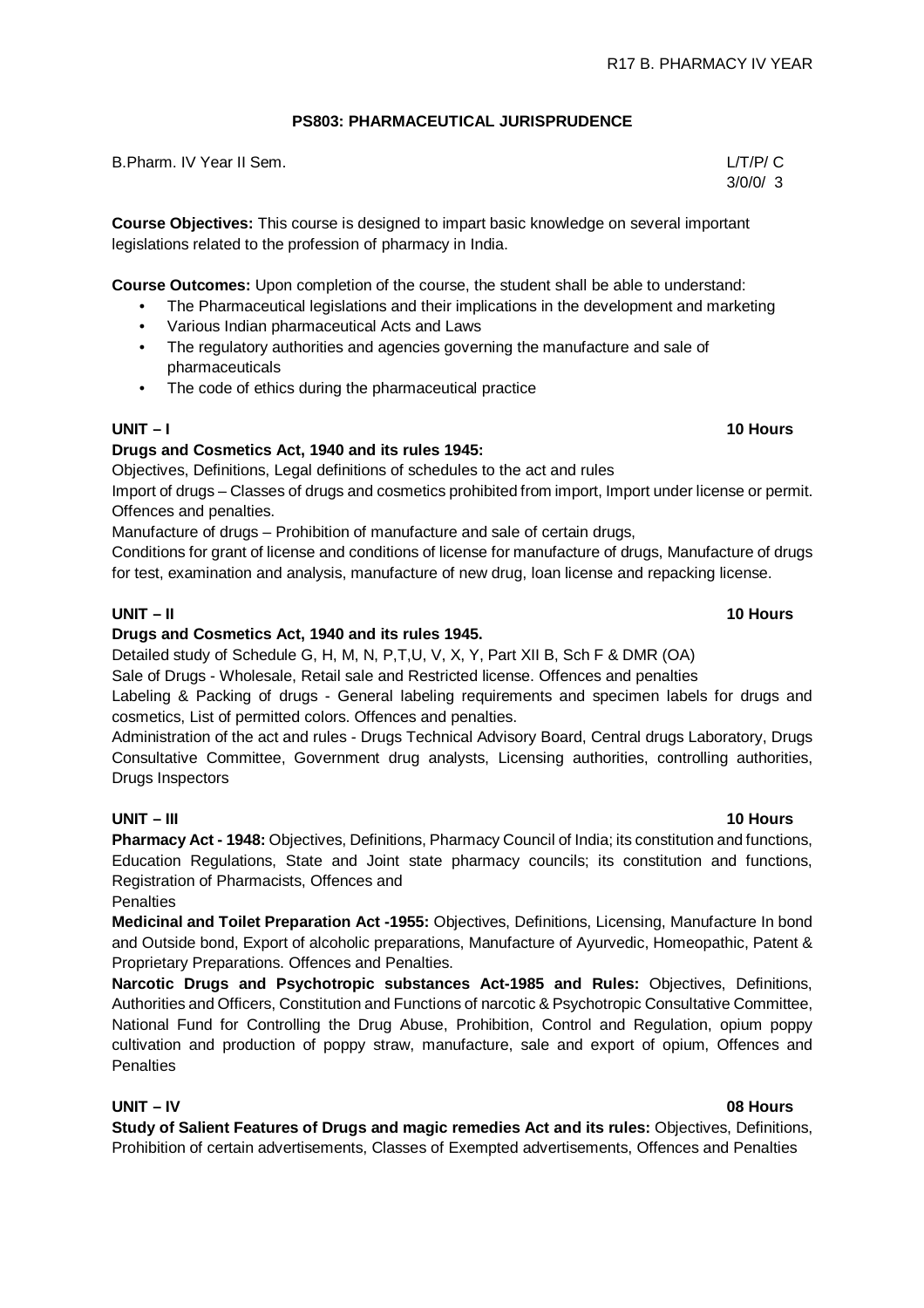**Prevention of Cruelty to animals Act-1960:** Objectives, Definitions, Institutional Animal Ethics Committee, Breeding and Stocking of Animals, Performance of Experiments, Transfer and acquisition of animals for experiment, Records, Power to suspend or revoke registration, Offences and Penalties **National Pharmaceutical Pricing Authority:** Drugs Price Control Order (DPCO)-2013. Objectives, Definitions, Sale prices of bulk drugs, Retail price of formulations, Retail price and ceiling price of scheduled formulations, National List of Essential Medicines (NLEM)

### **UNIT – V 07 Hours**

**Pharmaceutical Legislations** – A brief review, Introduction, Study of drugs enquiry committee, Health survey and development committee, Hathi committee and Mudaliar committee

**Code of Pharmaceutical ethics** - Definition, Pharmacist in relation to his job, trade, medical profession and his profession, Pharmacist's oath

**Medical Termination of pregnancy act Right to information Act Introduction to Intellectual Property Rights (IPR)**

### **Recommended books: (Latest Edition)**

- 1. Forensic Pharmacy by B. Suresh
- 2. Text book of Forensic Pharmacy by B.M. Mithal
- 3. Hand book of drug law-by M. L. Mehra
- 4. A text book of Forensic Pharmacy by N.K. Jain
- 5. Drugs and Cosmetics Act/Rules by Govt. of India publications.
- 6. Medicinal and Toilet preparations act 1955 by Govt. of India publications.
- 7. Narcotic drugs and psychotropic substances act by Govt. of India publications
- 8. Drugs and Magic Remedies act by Govt. of India publication
- 9. Bare Acts of the said laws published by Government. Reference books (Theory)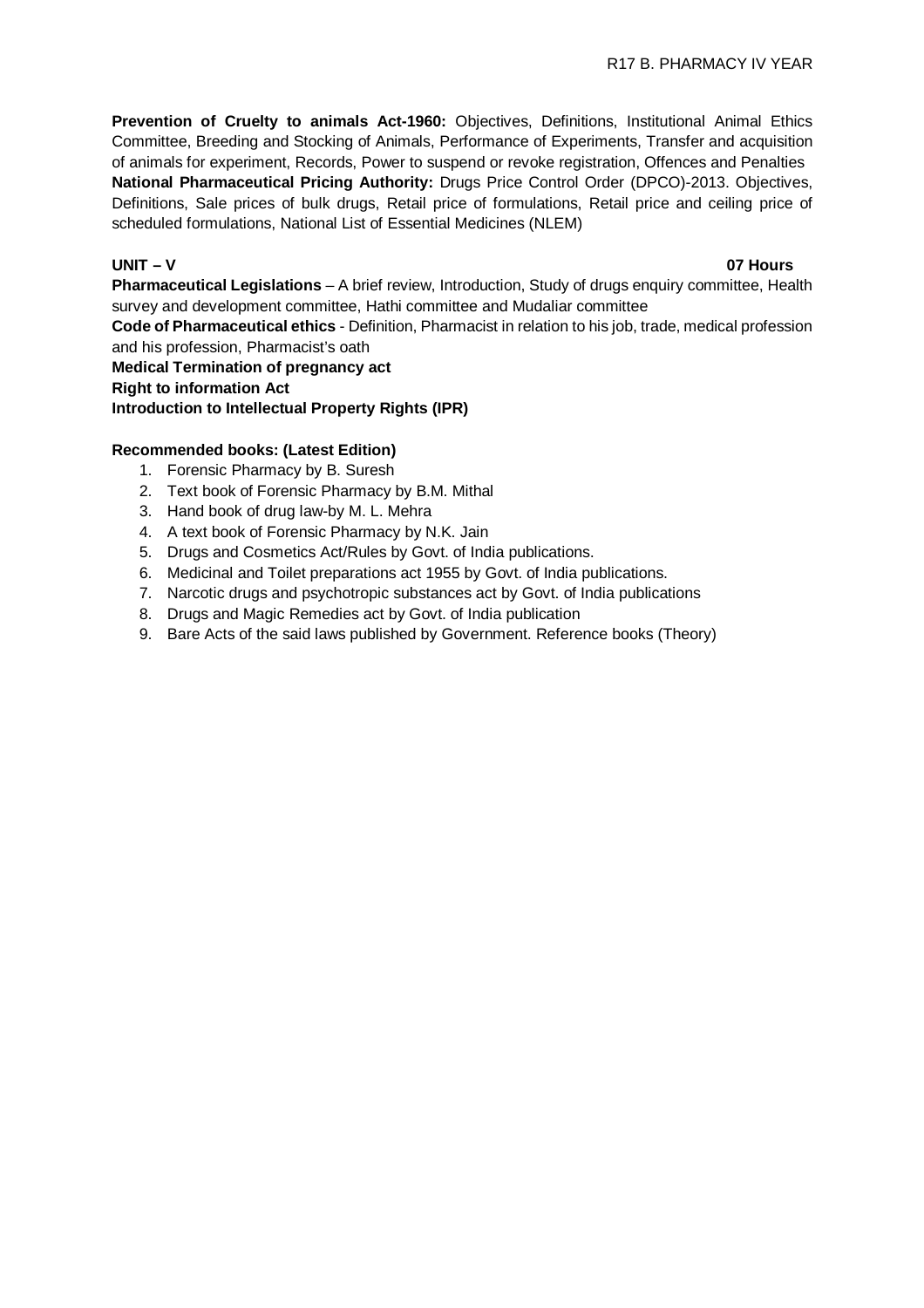# **PS804: COMPUTER AIDED DRUG DESIGN (Open Elective - IV)**

| B.Pharm. IV Year II Sem. | L/T/P/C |
|--------------------------|---------|
|                          | 3/1/0/4 |

**Course Objectives:** This subject is designed to provide detailed knowledge of rational drug design process and various techniques used in rational drug design process.

**Course Outcomes:** Upon completion of the course, the student shall be able to understand:

- Design and discovery of lead molecules
- The role of drug design in drug discovery process
- The concept of QSAR and docking
- Various strategies to develop new drug like molecules.
- The design of new drug molecules using molecular modeling software

### **UNIT – I 10 Hours**

**Introduction to Drug Discovery and Development:** Stages of drug discovery and development **Lead discovery and Analog Based Drug Design**

Rational approaches to lead discovery based on traditional medicine, Random screening, Non-random screening, serendipitous drug discovery, lead discovery based on drug metabolism, lead discovery based on clinical observation.

**Analog Based Drug Design:** Bioisosterism, Classification, Bioisosteric replacement. Any three case studies

### **UNIT – II 10 Hours**

**Quantitative Structure Activity Relationship (QSAR):** SAR versus QSAR, History and development of QSAR, Types of physicochemical parameters, experimental and theoretical approaches for the determination of physicochemical parameters such as Partition coefficient, Hammet's substituent constant and Tafts steric constant. Hansch analysis, Free Wilson analysis, 3D-QSAR approaches like COMFA and COMSIA.

# **UNIT – III 10 Hours**

### **Molecular Modeling and virtual screening techniques**

**Virtual Screening techniques:** Drug likeness screening, Concept of pharmacophore mapping and pharmacophore-based Screening

**Molecular docking:** Rigid docking, flexible docking, manual docking, Docking based screening. De novo drug design.

### **UNIT – IV 08 Hours**

**Informatics & Methods in drug design:** Introduction to Bioinformatics, chemoinformatics. ADME databases, chemical, biochemical and pharmaceutical databases.

# **UNIT – V 07 Hours**

**Molecular Modeling:** Introduction to molecular mechanics and quantum mechanics. Energy Minimization methods and Conformational Analysis, global conformational minima determination.

### **Recommended Books (Latest Editions):**

- 1. Robert GCK, ed., "Drug Action at the Molecular Level" University Prak Press Baltimore.
- 2. Martin YC. "Quantitative Drug Design" Dekker, New York.
- 3. Delgado JN, Remers WA eds "Wilson & Gisvolds's Text Book of Organic Medicinal & Pharmaceutical Chemistry" Lippincott, New York.
- 4. Foye WO "Principles of Medicinal chemistry 'Lea & Febiger.

 $\overline{4}$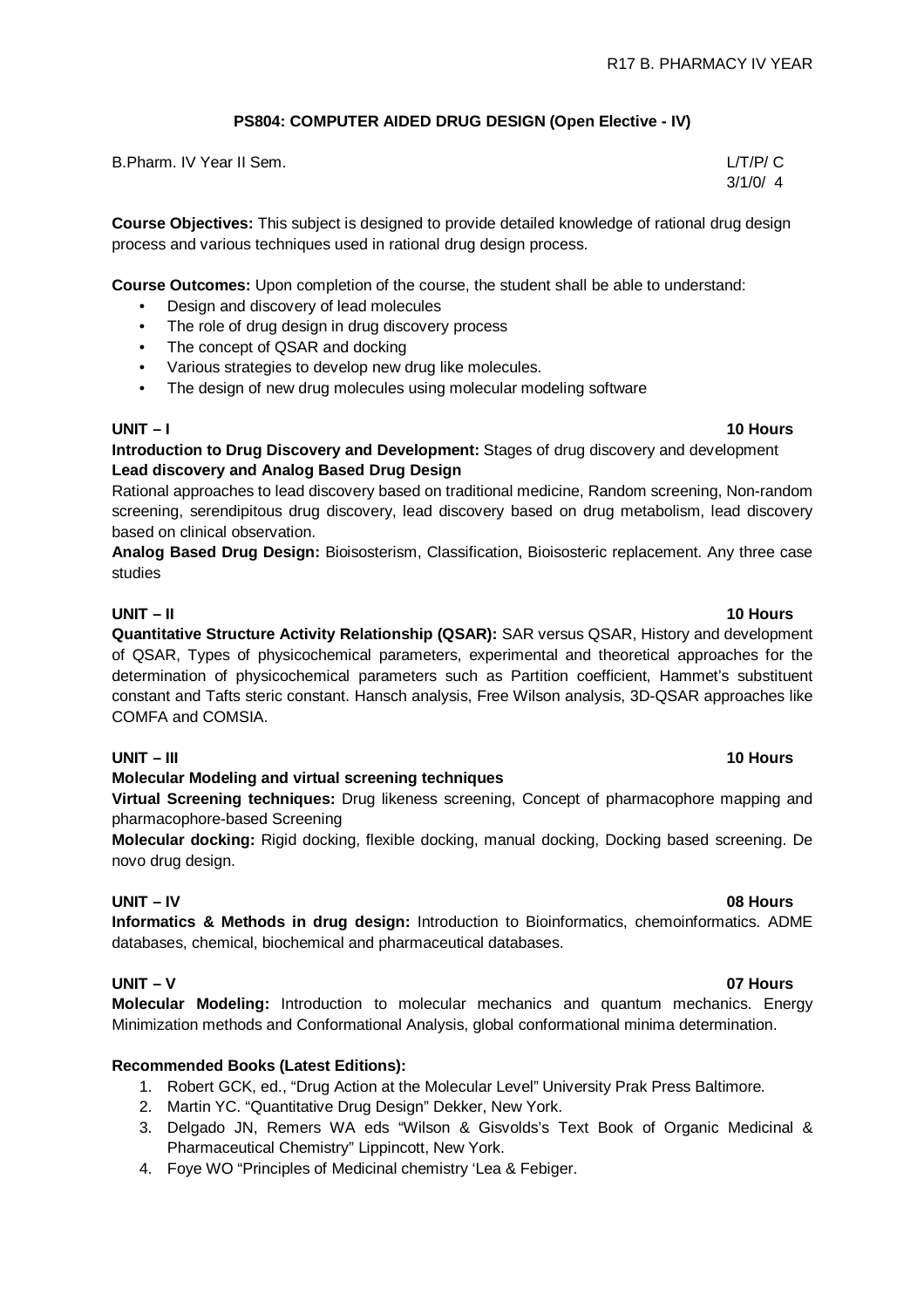- 5. Koro lkovas A, Burckhalter JH. "Essentials of Medicinal Chemistry" Wiley Interscience.
- 6. Wolf ME, ed "The Basis of Medicinal Chemistry, Burger's Medicinal Chemistry" John Wiley & Sons, New York.
- 7. Patrick Graham, L., An Introduction to Medicinal Chemistry, Oxford University Press.
- 8. Smith HJ, Williams H, eds, "Introduction to the principles of Drug Design" Wright Boston.
- 9. Silverman R.B. "The organic Chemistry of Drug Design and Drug Action" Academic Press New York.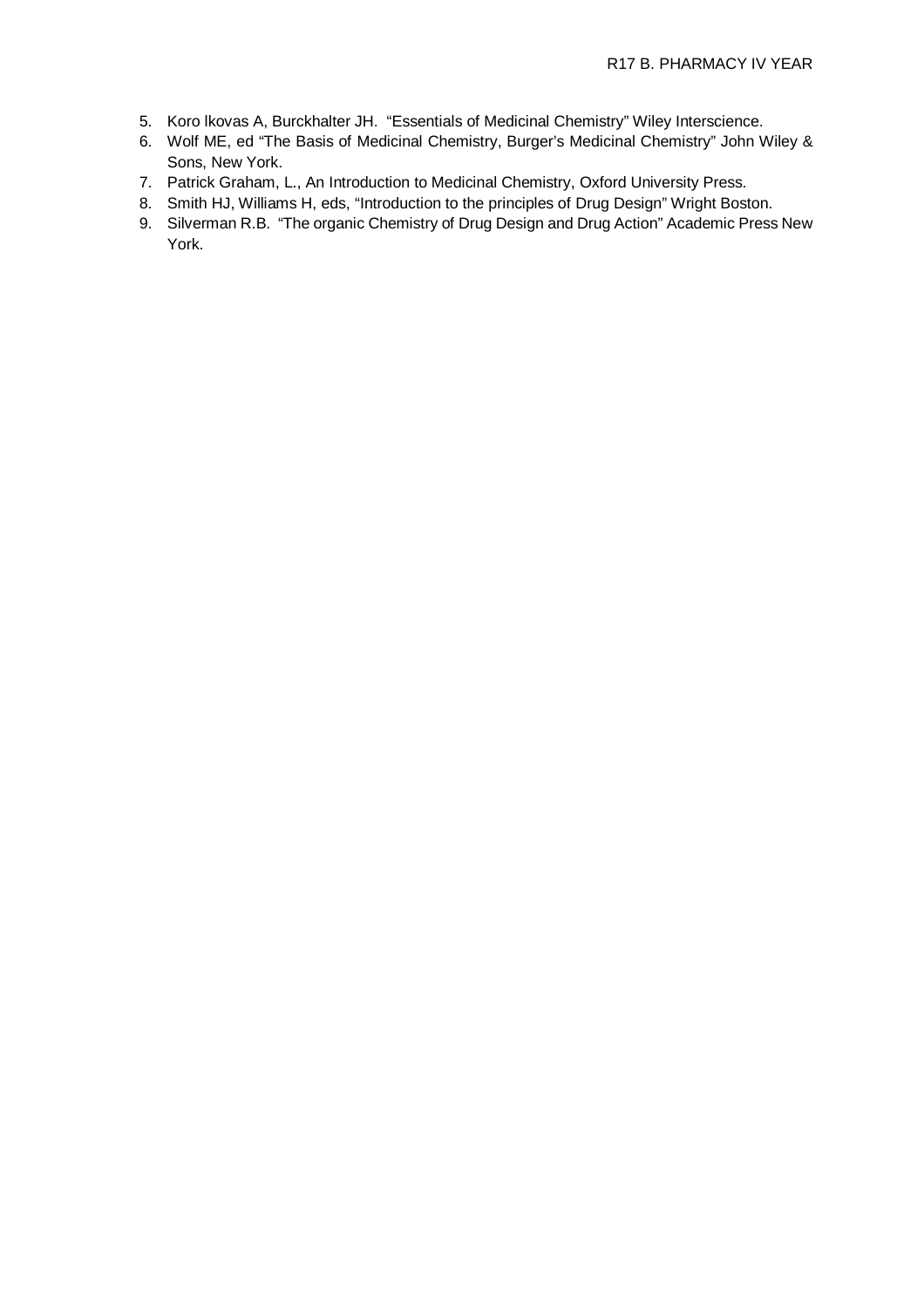# **PS805: NANO TECHNOLOGY (Open Elective - IV)**

| B.Pharm. IV Year II Sem. | L/T/P/C |
|--------------------------|---------|
|                          | 3/1/0/4 |

**Course Objectives:** To develop expertise regarding suitability and evaluation of nanomaterials, able to apply the properties to the fabrication of nanopharmaceutical, evaluate the intensity of dosage forms and availability for targeting and controlled delivery.

**Course Outcomes:** The students should be able to select the right kind of materials, able to develop nano formulations with appropriate technologies, evaluate the product related test and for identified diseases

# **UNIT - I**

### **Introduction to Nanotechnology**

- a. Definition of nanotechnology
- b. History of nanotechnology
- c. Unique properties of nanomaterials
- d. Classification of nanomaterials

### . **UNIT - II**

### **Synthesis of Nanomaterials**

Methods for synthesis of:

- a. Gold nanoparticles
- b. Magnetic nanoparticles
- c. Polymeric nanoparticles
- d. Self assembly structures such as liposomes, Niosomes, micelles, aquasomes and nanoemulsions

### **UNIT - III**

### **Biomedical applications of Nanotechnology**

- a. Nanotechnology products used for in vitro diagnostics
- b. Applications in imaging and targeting.

### **UNIT - IV**

Design of nanomaterials for drug delivery, pulmonary, nasal drug delivery, cardiovascular diseases and localized drug delivery systems.

### **UNIT - V**

Characterization, drug release and stability studies of nanomaterials

### **Recommended Books (Latest Editions):**

- 1. Nanomedicine and Nanoproducts: Applications, Disposition and Toxicology in the Human body, Eiki Igarashi, CRC press. 2015
- 2. Nanotechnology and Drug Delivery Volume one and two: Nanoplatforms in Drug Delivery, Jose L. Arias, CRC press
- 3. Nano: The Essentials: Understanding Nanosicence and Nanotechnology, T. Pradeep, Tata McGraw-Hill Publishing Company Limited, New Delhi, 2008.
- 4. Nanocrystals: Synthesis, Properties and Applications, C. N. R. Rao, P.J. Thomas and G.U. Kulakarni, Springer (2007)
- 5. Nanostructures and Nanomaterials: Synthesis, Properties and Application, Guozhong Gao, Imperial College Press (2004)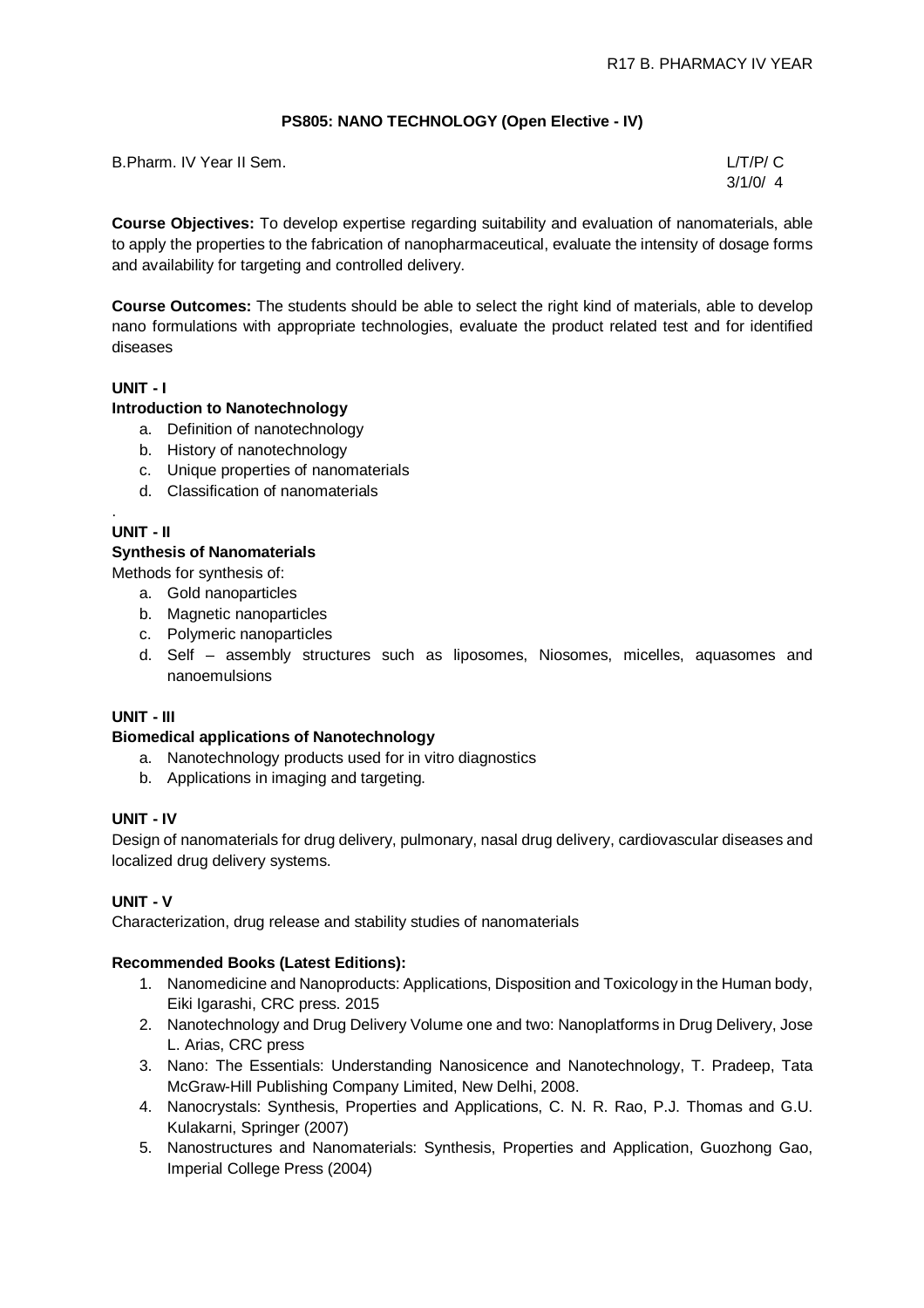- 6. Nano chemistry: A Classical Approach to Nanomaterials Royal Society for Chemistry, Cambridge, UK (2005)
- 7. Nanocomposite science and technology, pulickel M. Ajayan, Linda S. Schadler, paul V. Braun, Wiley-VCH Verlag, Weiheim (2003)
- 8. Nanoscale materials in chemistry, Edited by Kenneth J. Klabunde, John Wiley & Sons, 2009
- 9. Nanoparticles as Drug carriers, Vladimir P Torchiling, Imperial College Press, USA, 2006
- 10. Introduction to Nano Science and Technologies, Ankaneyulu Yerramilli, BS Publications. 2016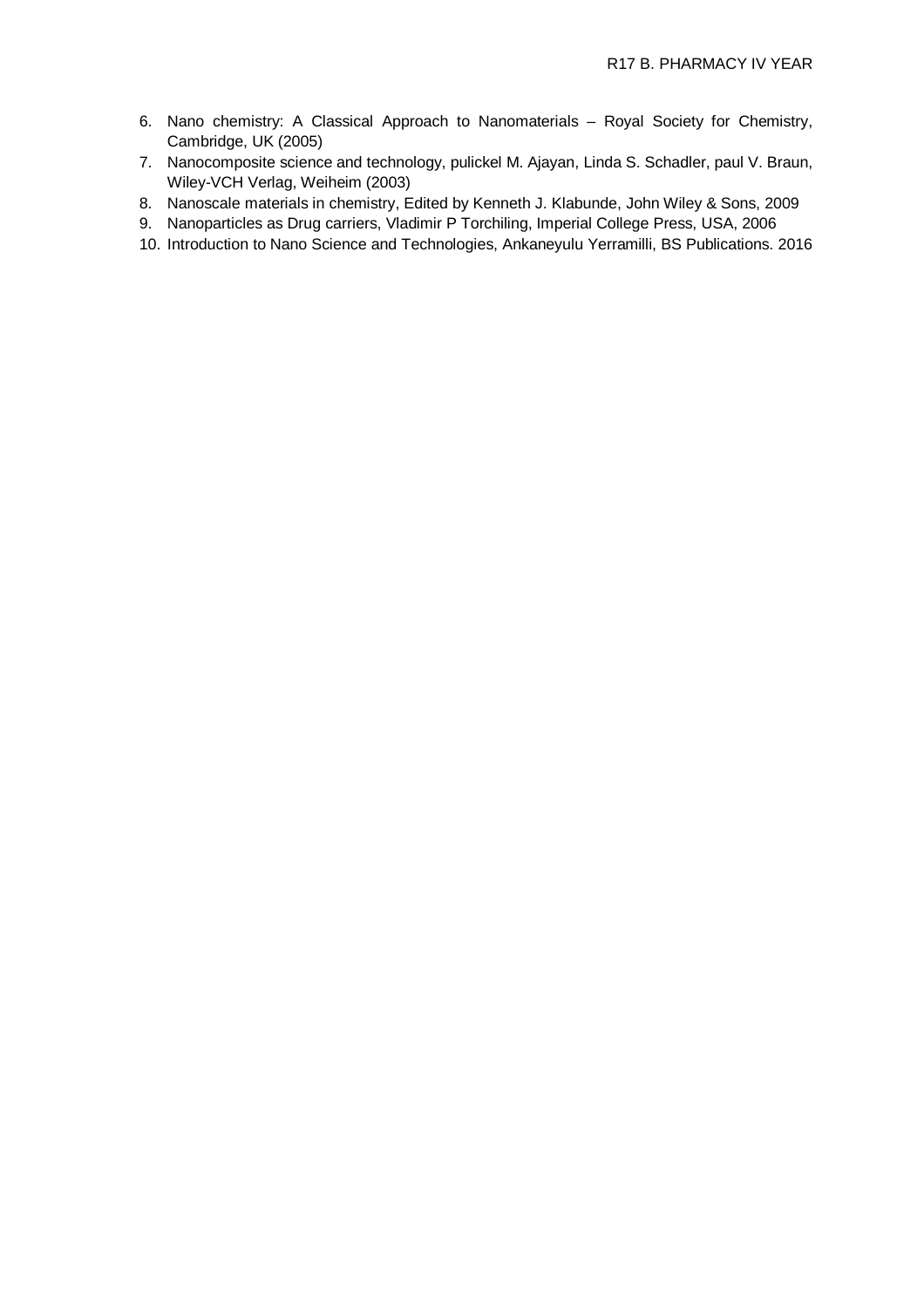### **PS806: EXPERIMENTAL PHARMACOLOGY (Open Elective - IV)**

| B.Pharm. IV Year II Sem. | L/T/P/ C |
|--------------------------|----------|
|                          | 3/1/0/4  |

**Course Objectives:** This subject is designed to impart the knowledge on preclinical evaluation of drugs and recent experimental techniques in the drug discovery and development. The subject content helps the student to understand the maintenance of laboratory animals as per the guidelines.

**Course Outcomes:** Upon completion of the course the student shall be able to,

- Appraise the regulations and ethical requirement for the usage of experimental animals.
- Describe the various animals and newer screening methods used in the drug discovery
- Understand the Research methodology to be followed Bio-statistical data interpretation of the assays

### **UNIT - I**

**Laboratory Animals:** Description and applications of different species and strains of animals. Popular transgenic and mutant animals. Techniques for collection of blood and common routes of drug administration in laboratory animals, Techniques of blood collection and euthanasia

### **UNIT - II**

**Preclinical screening models**: Dose selection, calculation and conversions, preparation of drug solution/suspensions, grouping of animals and importance of sham negative and positive control groups

### **UNIT - III**

**Preclinical screening models:** for ANS activity, sympathomimetics, sympatholytics, parasympathomimetics, parasympatholytics and skeletal muscle relaxants.

### **UNIT - IV**

Preclinical screening models for diuretics, anticoagulants and anticancer activities

### **UNIT - V**

Research methodology and Bio-statistics, Selection of research topic, review of literature, research hypothesis and study design, Interpretation using Student't' test and One-way ANOVA. Graphical representation of data.

### **Recommended Books (Latest Editions):**

- 1. Biological standardization by J.H. Burn D.J. Finney and I.G. Goodwin.
- 2. Screening methods in Pharmacology by Robert Turner. A.
- 3. Methods in Pharmacology by Arnold Schwartz.
- 4. Pharmacological screening methods and Toxicology by A Srinivasa Rao and N. Bhagya Lakshmi
- 5. Fundamentals of experimental Pharmacology by M. N. Ghosh.
- 6. Experimental Pharmacology for undergraduates by M C Prabhakara.
- 7. Drug discovery and Evaluation by Vogel H. G.
- 8. Experimental Pharmacology by R. K. Goyal.
- 9. Preclinical evaluation of new drugs by S.K. Gupta.
- 10. Handbook of Experimental Pharmacology, S K. Kulkarni.
- 11. Practical Pharmacology and Clinical Pharmacy, S K. Kulkarni, 3<sup>rd</sup> Edition.
- 12. Screening Methods in Pharmacology, Robert A. Turner.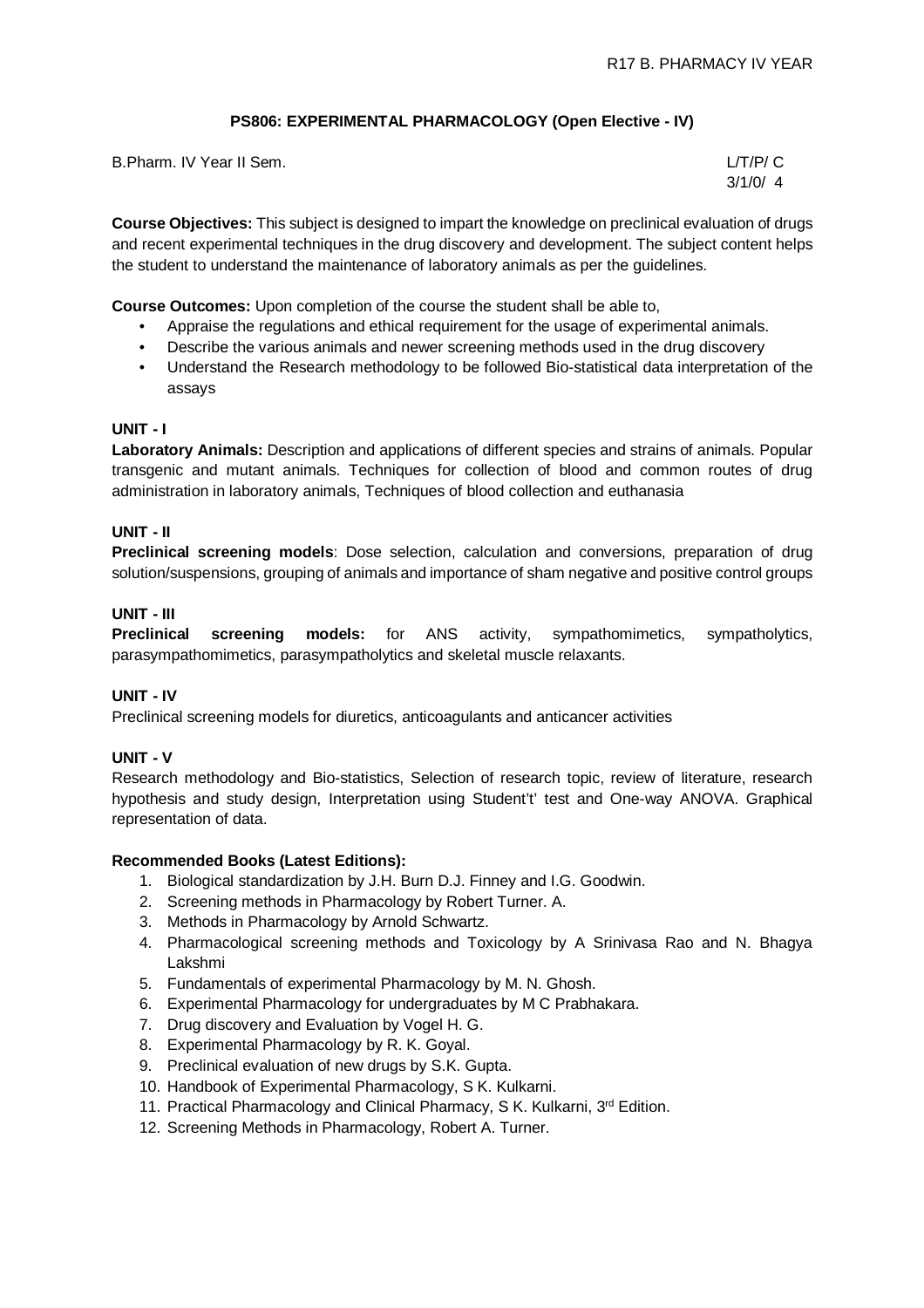# **PS807: ADVANCED INSTRUMENTATION TECHNIQUES (Open Elective - IV)**

| B.Pharm. IV Year II Sem. | L/T/P/C |
|--------------------------|---------|
|                          | 3/1/0/4 |

**Course Objectives:** This subject deals with the application of instrumental methods in qualitative and quantitative analysis of drugs. This subject is designed to impart advanced knowledge on the principles and instrumentation of spectroscopic and chromatographic hyphenated techniques. This also emphasizes on theoretical and practical knowledge on modern analytical instruments that are used for drug testing.

**Course Outcomes:** Upon completion of the course the student shall be able to:

- Understand the advanced instruments used and its applications in drug analysis
- Understand the chromatographic separation and analysis of drugs.
- Understand the calibration of various analytical instruments
- Know analysis of drugs using various analytical instruments.

### **UNIT – I 10 Hours**

### **Nuclear Magnetic Resonance spectroscopy**

Principles of H-NMR and C-NMR, chemical shift, factors affecting chemical shift, coupling constant, Spin - spin coupling, relaxation, instrumentation and applications

**Mass Spectrometry** - Principles, Fragmentation, Ionization techniques - Electron impact, chemical ionization, instrumentation and applications.

### **UNIT - II 10 Hours**

Thermal Methods of Analysis: Principles, instrumentation and applications of Thermogravimetric Analysis (TGA), Differential Thermal Analysis (DTA), Differential Scanning Calorimetry (DSC) X-Ray Diffraction Methods: Origin of X-rays, basic aspects of crystals, X-ray Crystallography, rotating crystal technique, single crystal diffraction, powder diffraction and applications.

### **UNIT - III 10 Hours**

### **Calibration and validation**-as per ICH and USFDA guidelines **Calibration of following Instruments**

Electronic balance, UV-Visible spectrophotometer, IR spectrophotometer, Fluorimeter, Flame Photometer, HPLC and GC

### **UNIT – IV 08 Hours**

**Radio immune assay:** Importance, various components, Principle, different methods, Limitation and Applications of Radio immuno assay

**Extraction Techniques:** General principle and procedure involved in the solid phase extraction and liquid-liquid extraction

# **UNIT – V 07 Hours**

**Hyphenated techniques** - LC-MS/MS, GC-MS/MS, HPTLC-MS.

### **Recommended Books (Latest Editions):**

- 1. Instrumental Methods of Chemical Analysis by B. K Sharma
- 2. Organic spectroscopy by Y. R Sharma
- 3. Text book of Pharmaceutical Analysis by Kenneth A. Connors
- 4. Vogel's Text book of Quantitative Chemical Analysis by A.I. Vogel
- 5. Practical Pharmaceutical Chemistry by A.H. Beckett and J.B. Stenlake
- 6. Organic Chemistry by I. L. Finar